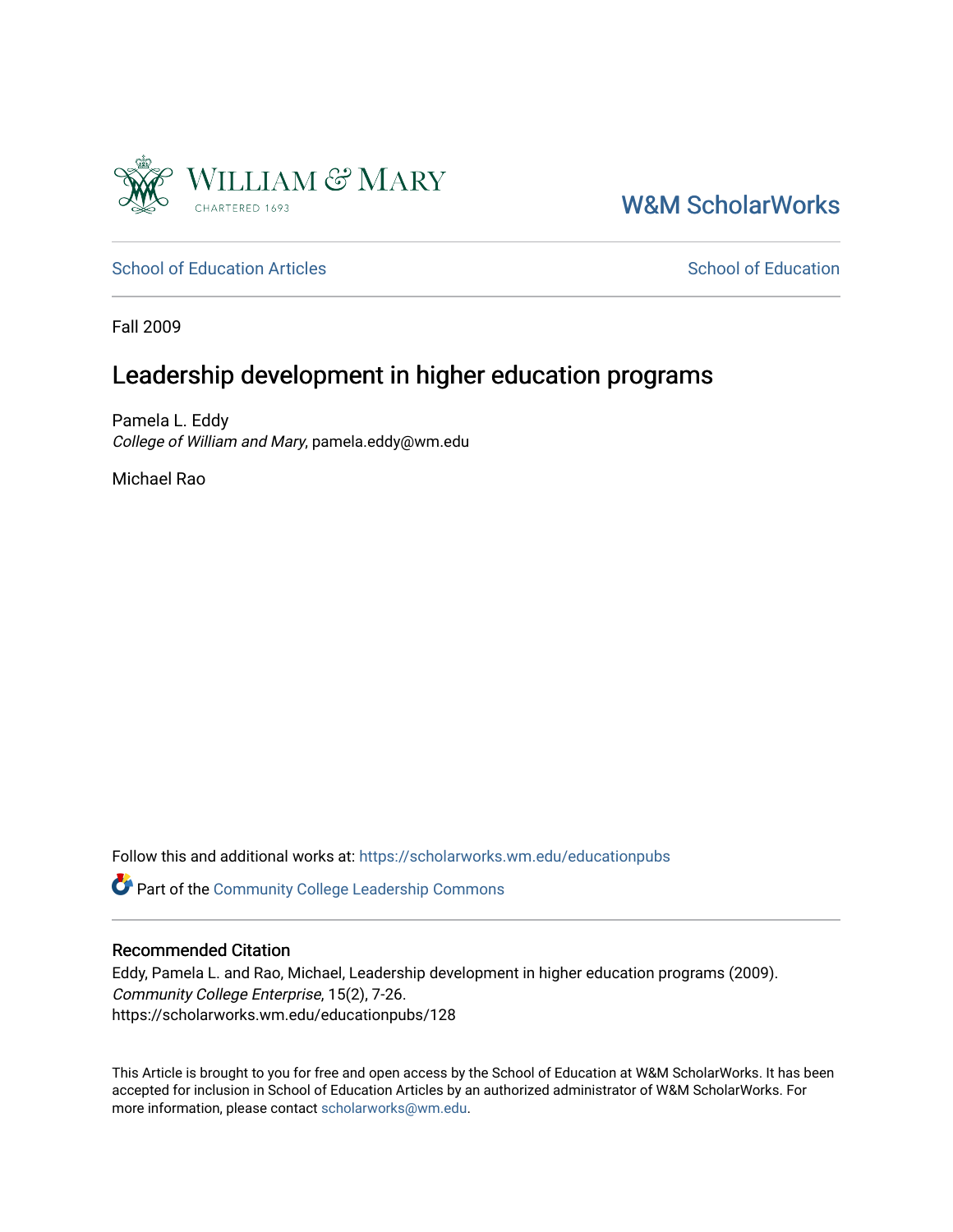# **Leadership development in higher education programs**

#### **Pamela Eddy Michael Rao**

*Dr. Eddy teaches in the School of Education in Educational Policy, Planning, and Leadership at The College of William & Mary in Williamsburg, Virginia.*

*Dr. Rao is the president of Virginia Commonwealth University in Richmond.*

*A doctorate is increasingly a credential for community college leaders, yet much remains unknown about the structure of doctoral programs and links between course requirements and practitioner needs. Programs awarding an Ed.D. more often focus on skill oriented coursework, whereas Ph.D. programs have greater emphasis on research. This study creates a portrait of program structure that showcases a need to address how curriculum contributes to leadership development and the acquisition of key competencies*

## **Introduction**

A key requirement for those seeking chief executive roles is a doctorate (McFarlin, Crittenden, & Ebbers, 1999; Townsend & Wiese, 1991); however, little is known about the structure of programs and links between what current and future leaders need to know. Community colleges are facing a leadership crisis with a projected wave of impending retirements (Shults, 2001; Weisman & Vaughan, 2007); thus, some of those in the pipeline for high-level positions are working toward or already possess an advanced degree. With many future leaders pursuing the doctoral degree as their "ticket" to advancement, it is important to know if the education they are receiving is indeed meeting the needs of what campuses require and the leadership literature says is needed for future leaders (AACC, 2005; Ottenritter, 2004; Kezar, Carducci, & Contreras-McGavin,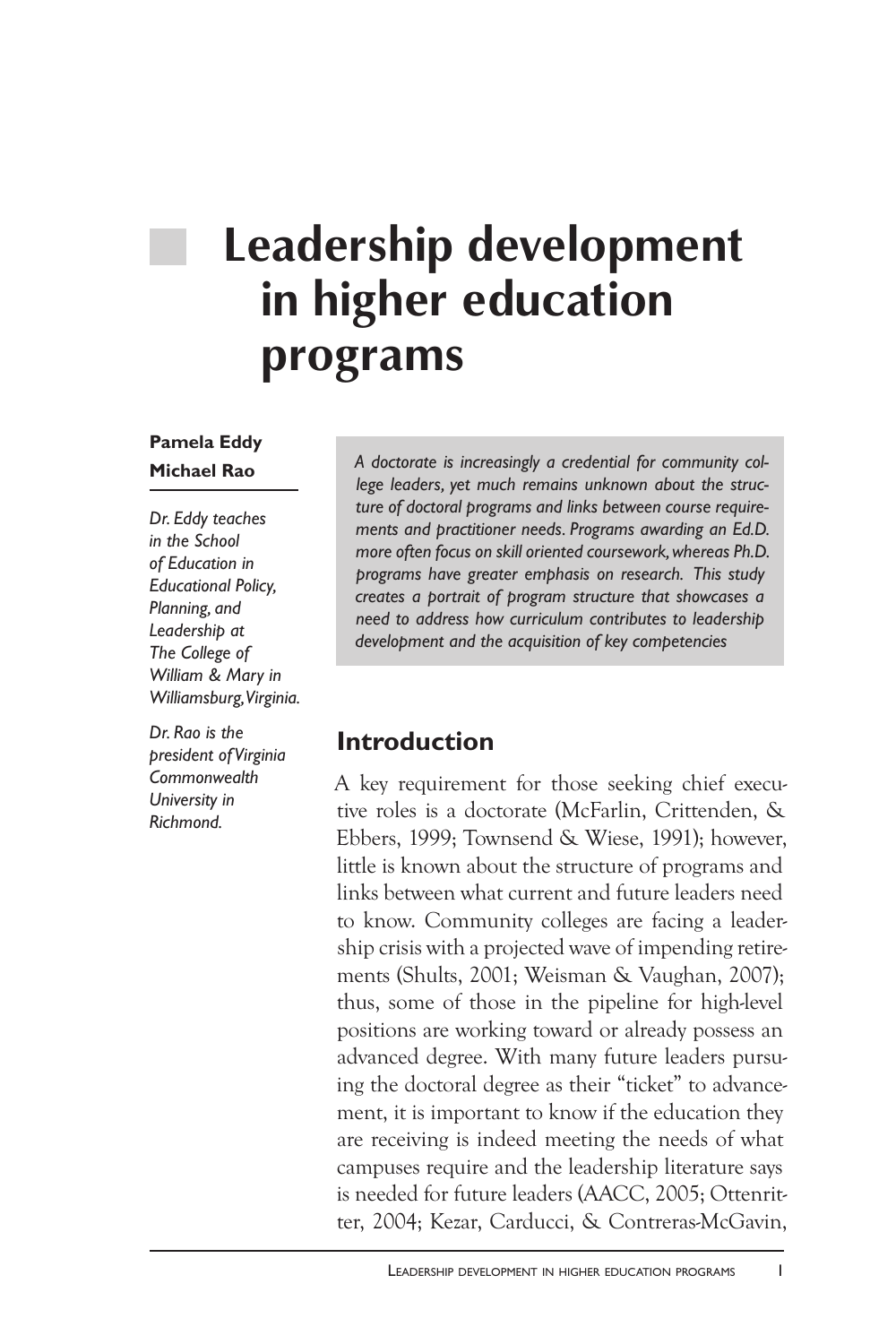2006). Therefore, the research reported here sought to uncover how doctoral programs approach educating some of the potential community college leaders of tomorrow.

The terminal degree most commonly held by community college presidents is in education, with a full 73% of community college leaders holding a doctorate in education (ACE, 2007) as opposed to only 7.1% of doctoralgranting institutional presidents with an education degree. By comparison, sitting community college presidents participate in formal leadership development programming to a lesser degree. Hull and Keim (2007) found that the Chair's Academy had the highest levels of participation by current presidents at 23.8%, with the American Association of Community College (AACC) training following at 19.9%, and the training offered by the League for Innovation in the Community College at 14%. However, the reported percentages of training may be skewed since individuals may have participated in more than one form of training. The relative reliance on degree programs versus leadership training sessions for professional development by sitting presidents underscores the need to understand how these programs are preparing community college leaders.

The present study was undertaken because attention to preparation of future community college leaders is needed. With some 1764 public and private two-year colleges in the country (Hardy & Katsinas, 2007), the impending turnover in leadership is staggering as 44% of current presidents are over 61 years old (Weisman & Vaughan, 2007). The changing of the guard in community college leadership prompted the AACC to form their Leading Forward initiative (Ottenritter, 2004). Leading Forward (AACC, 2005) established a set of six competencies to guide leaders and their institutions in developing skills required to successfully lead community colleges in the future. The six competencies include: community college advocacy, collaboration, communication, resource management, organizational strategies, and professionalism. Despite identification of these leadership skills, it remains unknown how many are indeed covered in doctoral programs.

Given the current demands in community colleges for prepared leaders, it is critical to know more about how leadership training occurs within graduate programs. Future leaders require skills and abilities to operate in an increasingly complex system. The questions at the heart of this study ask what is the structure and curricu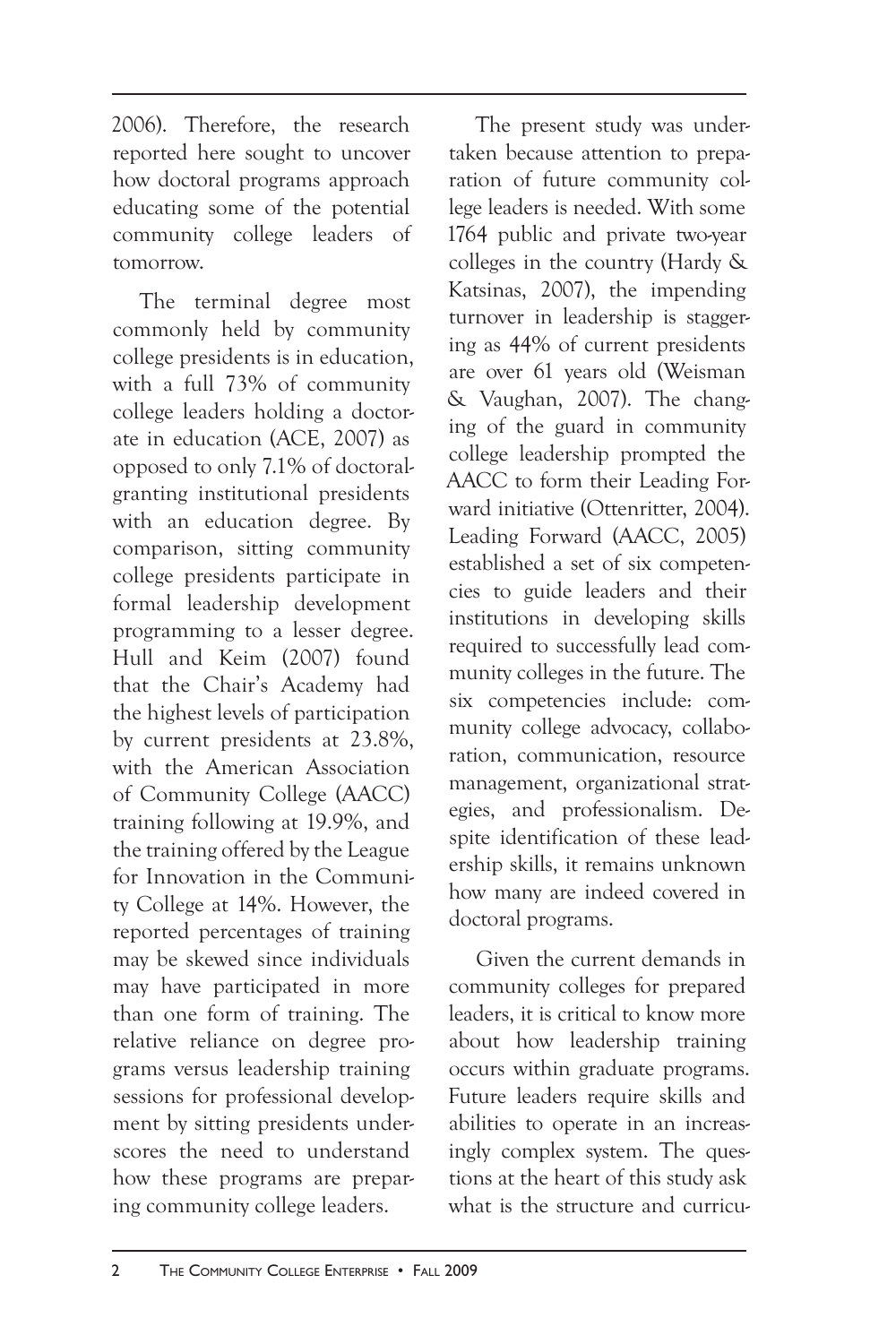lum of higher education doctoral programs and, specifically, how is learning about leadership embedded in these programs? Following is a review of the literature used to frame the study, a review of the methods for data collection, and a summary of the research findings. Finally, a discussion presents the findings and the implications for practice of the outcomes of the research.

## **Review of literature**

Concepts of leadership have evolved over time (Bensimon, Neumann, & Birnbaum, 1989), with coursework on leadership shifting to reflect the changes. Current research posits a revolution in research on leadership (Kezar, Carducci, & Contreras-McGavin, 2006). Specifically, issues of ethics, empowerment, collaboration, globalization, entrepreneurialism, and accountability are shaping how leaders must lead. The competencies argued for by the AACC (2005) mirror these topics as areas of critical need for community college leaders. To put the findings on higher education programs in context, it is necessary to examine the literature on leadership preparation programs and doctoral programs in particular.

## **Leadership Preparation Programs**

Research on community college leadership programs found sitting leaders stating a preference for the educational leadership doctoral degree over other degrees (Brown, Martinez, & Daniel, 2002), but noted that graduates felt the current structure of doctoral programs did not meet their needs. The needs of the practitioner student differ from those of graduate students seeking a doctorate for the purposes of becoming a faculty member or researcher. Importantly, the AACC competencies (2005) and the revolutionary leadership practices outlined by Kezar et al. (2006) require a closer examination of doctoral program outcomes since the new models of leadership point to the need for adaptable leadership in more culturally complex colleges (Eddy, 2008).

Changes in curriculum are underway as evidenced by alterations to dissertations in Ed.D. doctoral programs that are practitioner oriented and accomplished via team design (Archer, 2005; Marsh, Feldon, Gallagher, Hagedorn, & Harper, 2004) and in course content, which is thematic and based on case-study analysis (Orr, 2006). Researchers at the Carnegie Foundation (Shulman, Golde, Bueschel, & Garabedian, 2006) argue that reform is possible and suggest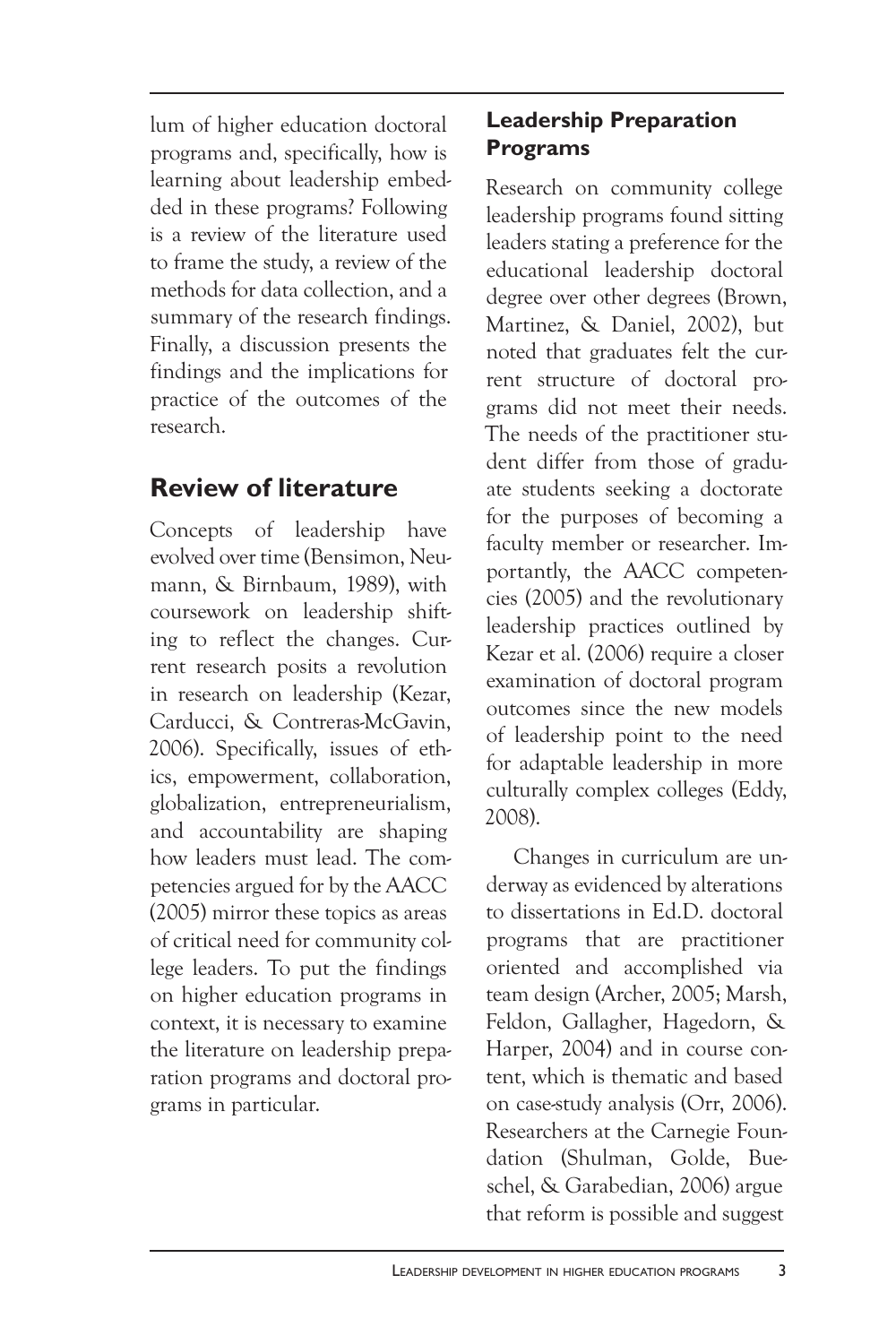the development of a distinctive practice-oriented doctorate, which they tentatively title the Professional Practice Doctorate (P.P.D.).

Leadership preparation also occurs via certificate programs or through professional development programming, which often is associated with professional organizations such as the League of Innovation leadership institute, presidents' academies, and programs sponsored by national associations and organizations (Eddy, 2008). As noted, however, not many sitting leaders have taken advantage of these development opportunities and thus are beyond the purview of the research reported here. Clearly, evidence underscores that leadership development is needed to fill pending openings given retirements. The dilemma is that little is known about how doctoral programs in higher education administration serve to support the type of leadership development demanded.

## **Doctoral education**

There has been a steady increase in the number of doctoral degrees awarded over the past 20 years (NCES, 2007). Linked to the demand is the current trend toward "credentialism" (Townsend, 2002). Professionals see the degree as a way to distinguish themselves and rise above others in competition for top-level leadership positions.

While there is no conclusive evidence that an Ed.D. or Ph.D. improves performance in the field of practice, there is evidence that holding such a degree is useful in acquiring administrative positions at institutions of higher education, particularly at executive levels within community colleges (Townsend).

Haworth (1996) identified four trends in doctoral programs at the turn of the 21st century. These included changes in "the demographic composition of doctoral recipients, the proliferation of doctoral-granting institutions and programs, increasing "professionalization" in doctoral study, and prolonged time-to-degree" (p. 386). The changes all target the population of community college leaders currently seeking advanced degrees since these students are more often adult learners seeking practitioner oriented programs with flexible scheduling. Thus, while we know there is increased demand for doctorates, we still know relatively little about how they operate and how their programs link to needs in the profession.

Complicating investigation into doctoral education is the ever persistent question about the Doctorate of Education (Ed.D.) versus the Doctorate of Philosophy (Ph.D.). The field-based Ed.D. was initially designed to focus on issues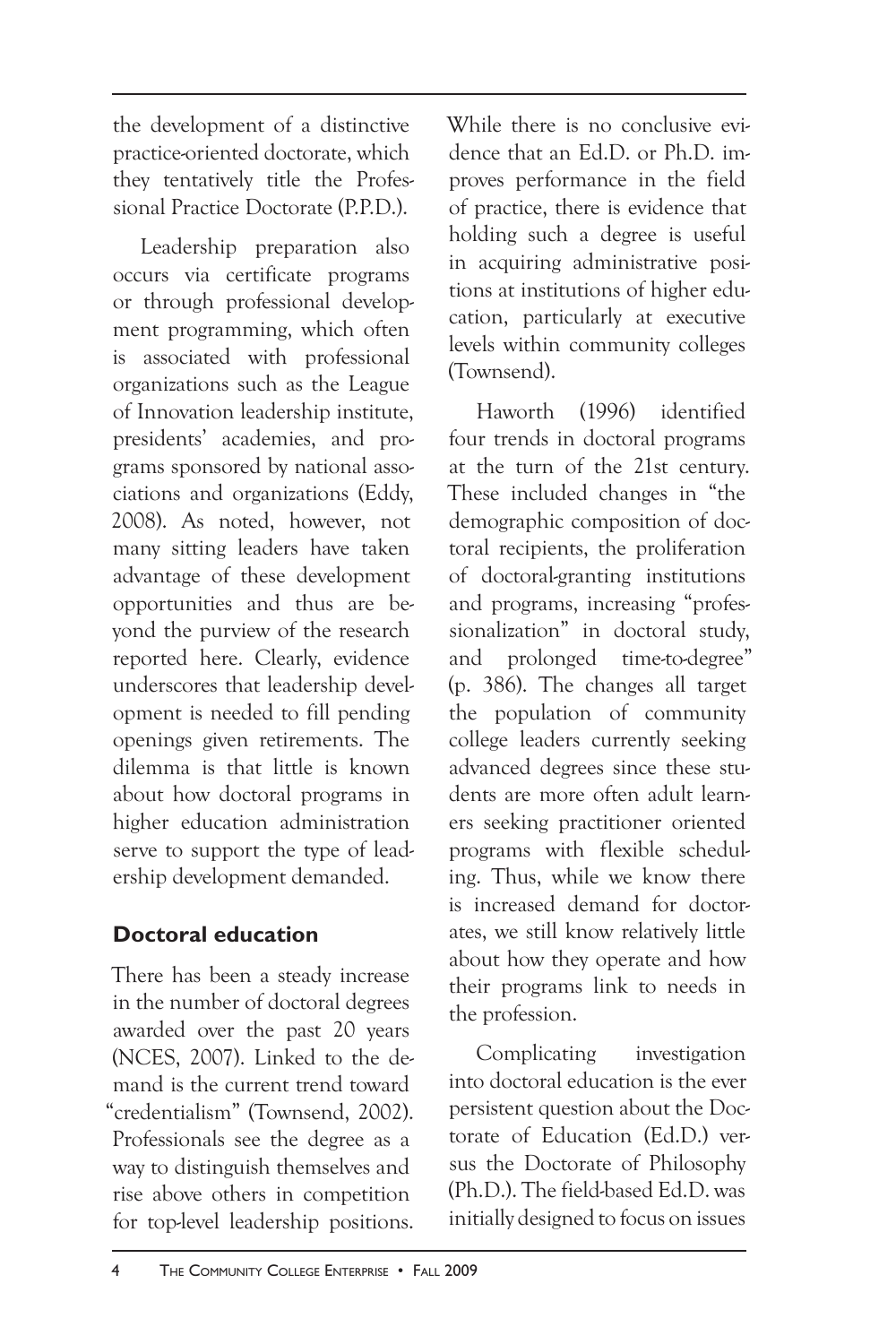of practice (Townsend, 2002) and is likely to be the only educational doctoral degree awarded at comprehensive universities, whereas research universities more often offer the Ph.D. (Osguthorpe & Wong, 1993). But the increase in Ed.D. programs has also led to the blurring of the lines between the two degrees (Toma, 2002). The commonly understood distinction is that the Ph.D. is theorydriven, research-oriented, and prepares one for scholarly work, while the Ed.D. prepares students for the professional practice of educational leadership. The present research investigated how the degree offerings differed in course content and credit requirements.

Doctoral education is under pressure to reform to become more accountable to students (Shulman et al., 2006), but the question remains in what ways? The paucity of research on doctoral programs that target community college leadership preparation underscores the need to know more details about programming offerings and course selections. The current project was designed to fill this gap in knowledge.

## **Project summary**

The primary source of data collection for the study was a survey instrument sent to the coordinators of higher education administration programs in the United States. The mailing list for the survey was compiled from the Association for the Study of Higher Education directory of higher education programs (http://www.ashe.ws/ ashedir/statedir.htm). An initial review of the 2003 ASHE directory identified 154 higher education programs in the United States. Of the initial list, 149 received the survey due to elimination of duplicate programs or programs no longer in existence. Surveys were mailed directly to identified coordinators of programs, and if no coordinator was listed, the survey was addressed generally to "Program Director." The final return rate for the survey was 44%.

The survey included four major areas: Program Background; Student Demographics; Programming Descriptions; and Leadership Preparation. Additionally, two short response questions asked for descriptions of how leadership preparation was included in graduate programming and what external issues were influencing program changes.

Data supplied by respondents was analyzed using a chi-square statistic to identify significant differences between respondents versus non-respondents and the type of institution. The bivariate tabular analysis is presented in Table 1. There was no significant statistical difference between the two groups.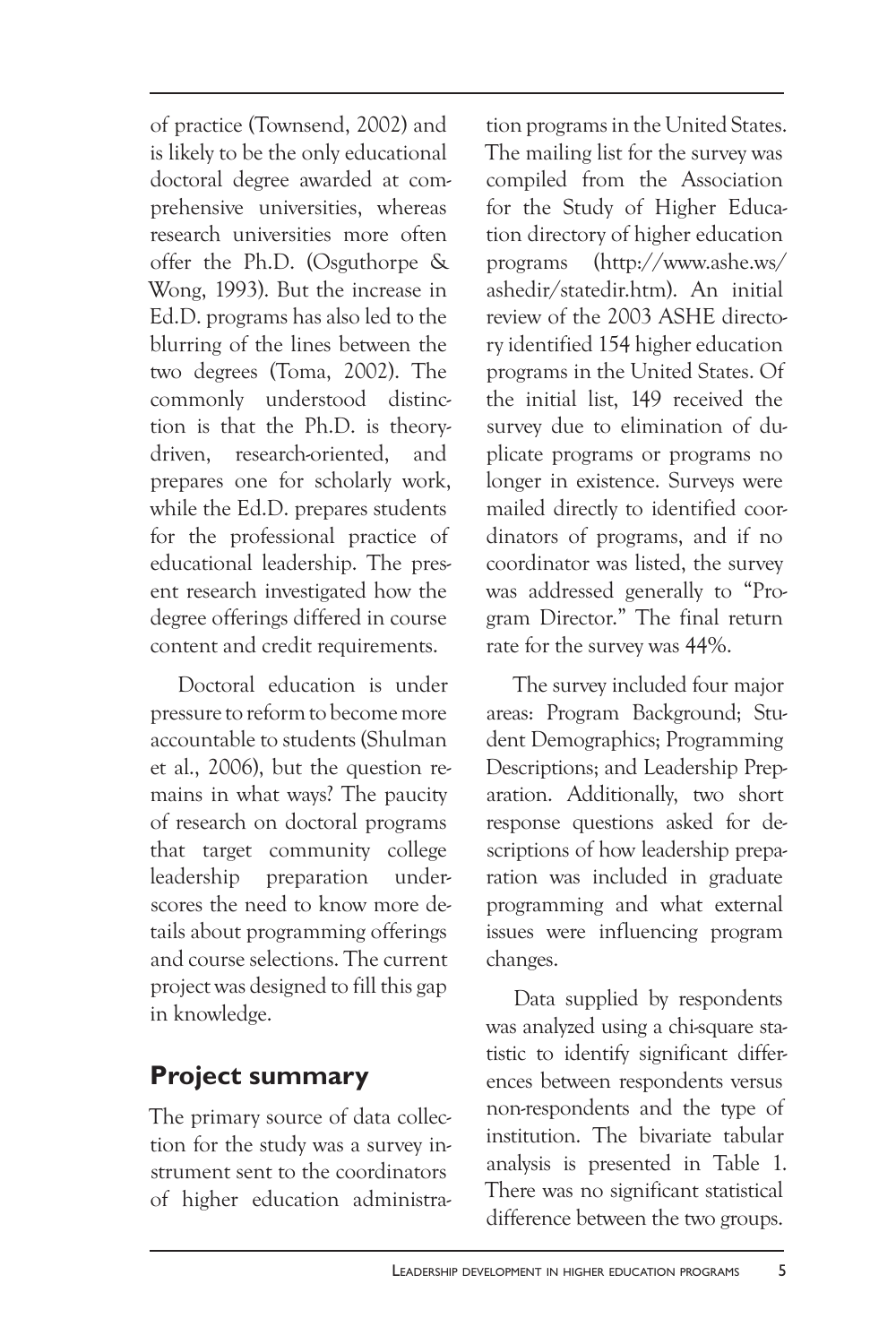| <b>Responses</b>    | Doctoral<br>Research<br><b>Extensive</b> | Doctoral<br>Research<br>Intensive | Master of<br>Arts | Total<br>Sample |  |  |  |
|---------------------|------------------------------------------|-----------------------------------|-------------------|-----------------|--|--|--|
| Respondents (N)     | 47                                       |                                   |                   | 65              |  |  |  |
| Non-respondents (N) | 54                                       | つつ                                |                   | 84              |  |  |  |
|                     |                                          |                                   |                   |                 |  |  |  |

**Table 1. Type of institution by respondent status**

Note. Chi square statistic significant  $X^2$  (2, N = 149) = 1.09, p <.581

Survey data was coded and entered into the Statistical Package for the Social Sciences (SPSS). Descriptive statistics were used to analyze differences between degree levels, specialization, and curricular offerings.

## **Findings**

The findings are presented in three main areas. The first section highlights the structure of higher education programs. The second finding from the study compares the Ed.D. requirements to those of the Ph.D. Finally, a review shows how leadership preparation is embedded in the degree programs.

#### **Program structure**

The analysis of program structure reviewed specializations within programs, the average number of credits required by degree level including the ratio of the credits between core, concentration, cognate, and thesis credits — and the types of classes found most often by degree level.

#### **Degree format**

The program structure and courses often depended on the position of the degree as a stand-alone option or as a sub-section of an overarching degree. The results showed a predictable difference by degree level of credits required to receive each degree. Additionally, the areas of specialization offered at each degree level differed. Community college leadership was found most often as a specialization in Ed.D. degree options. By far, the most common area of specialization across all degree levels was higher education administration.

Coordinators of programs also were asked about the use of cohort models in their various degree offerings. Specifically, they were asked how often their core classes were offered in a cohort format and how often their entire program was delivered to a cohort. Detailed results are presented in Table 2.

Fifty-five percent of master'slevel programs offered some or all programs in a cohort fashion. The Specialist in Education (Ed.S.) degree option employed cohorts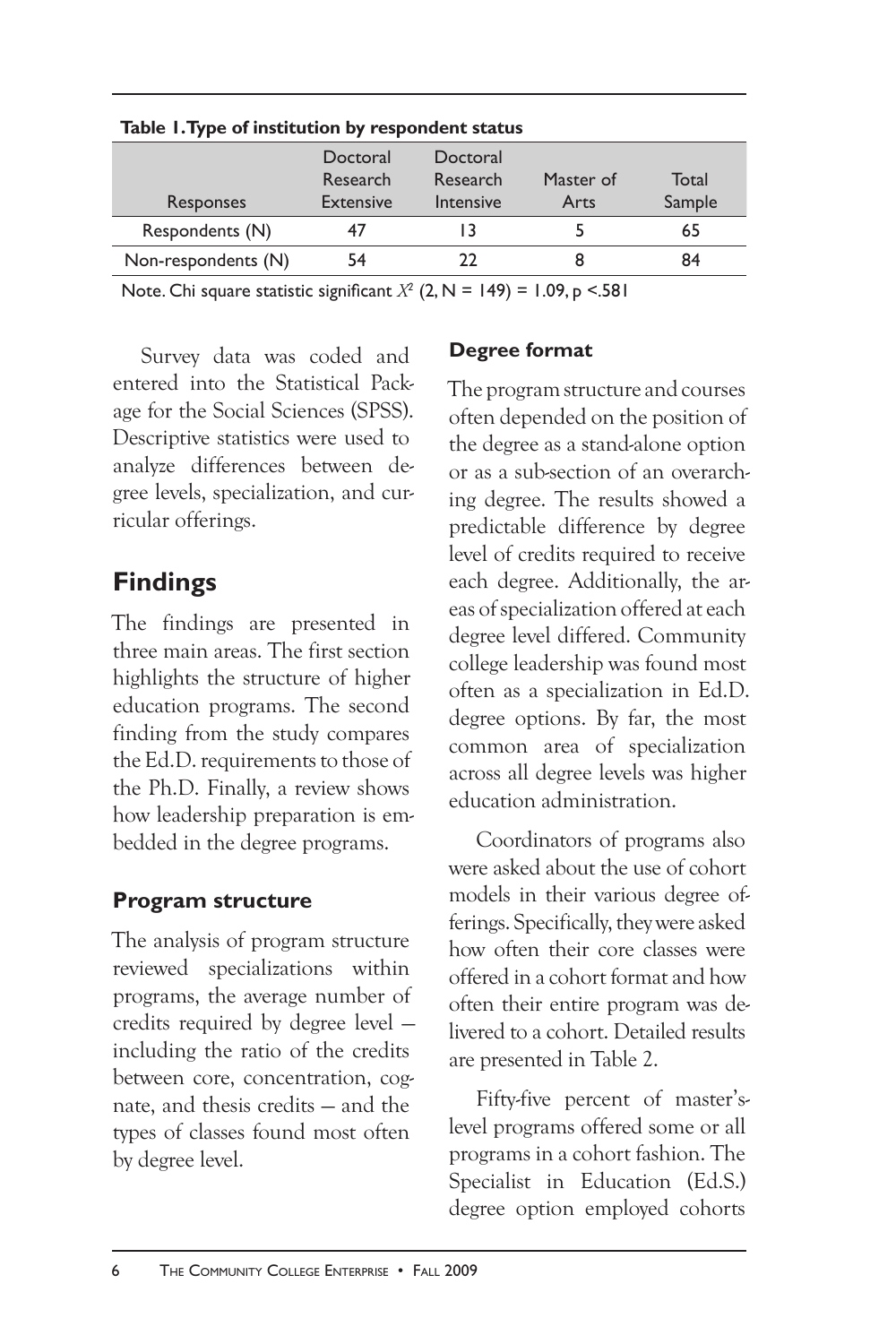| rable 2. Ose of collor is by degree level |  |                 |                 |  |  |
|-------------------------------------------|--|-----------------|-----------------|--|--|
| Degree                                    |  | Cohort-Core     | Cohort-Program  |  |  |
| Master's                                  |  | 31%<br>$(N=36)$ | 24%<br>$(N=41)$ |  |  |
| Ed.S.                                     |  | 6%<br>$(N=18)$  | 6%<br>$(N=17)$  |  |  |
| Ed.D.                                     |  | 26%<br>$(N=27)$ | 38%<br>$(N=34)$ |  |  |
| Ph.D.                                     |  | 28%<br>$(N=36)$ | 12%<br>$(N=33)$ |  |  |

**Table 2. Use of cohorts by degree level**

to the least extent, offering some or all of their programs in cohorts only 12% of the time. The Ed.D. degree, on the other hand, offered cohort options the most of all degree levels, offering the entire program via cohorts 38% of the time compared to the Ph.D. option which used cohorts for programs only 12% of the time.

#### **Specialization**

Commonly, higher education programs are situated in combination with K-12-based administration programs. Likewise, student affairs programming often is linked to counseling units. Survey respondents indicated that 41% of their programs were structured as separate degree programs. Another 51%, however, were concentrations or specializations of another degree. Often, the overarching degree program was educational administration, with higher education or student affairs administration as one of several areas of specialization.

Respondents were asked to indicate from the following list the areas of specializations in their degrees:

- higher education administration
- adult and continuing education
- community college leadership
- curriculum and teaching
- student affairs administration
- educational leadership
- general leadership
- policy analysis/finance.

Table 3 provides details of each area of specialization by degree level. In the master's programs, the specializations offered most frequently were higher education administration (65%), student affairs administration (50%), and curriculum and teaching (20%). Of the specialization options provided, only the specialization of community college leadership (9%) was below 10% for program offerings at the master's level. The greatest diversity in programming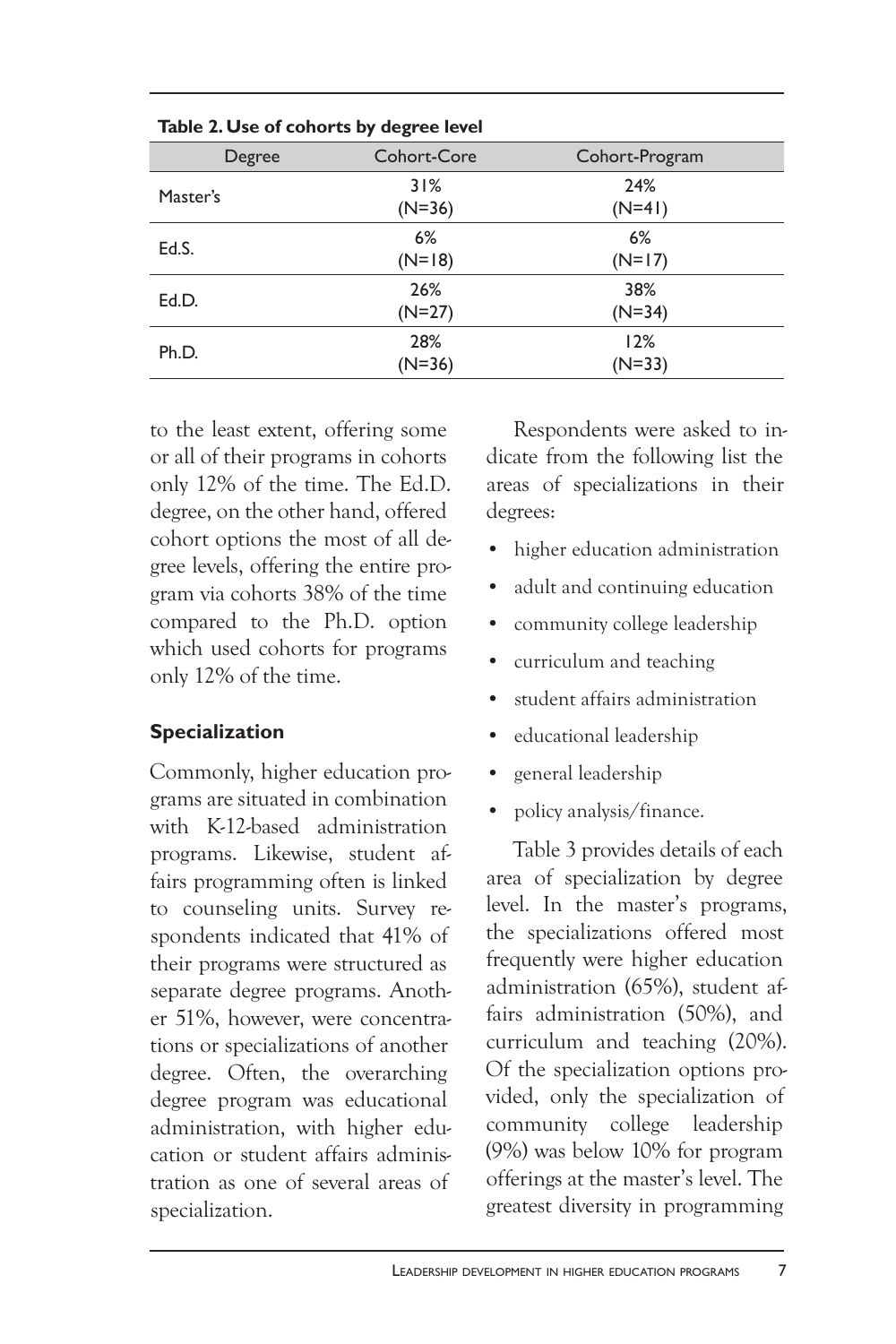| Specialization                                               | Master<br>of Arts | Educational<br>Specialist | Doctorate<br>of Education | Doctor of<br>Philosophy |  |
|--------------------------------------------------------------|-------------------|---------------------------|---------------------------|-------------------------|--|
| <b>Higher Education Admin</b>                                | 65%               | 11%                       | 46%                       | 66%                     |  |
| Adult & Continuing Ed.                                       | 14%               | 3%                        | 12%                       | 6%                      |  |
| Community College Lead.                                      | 9%                | 2%                        | 15%                       | 9%                      |  |
| Curriculum & Teaching                                        | 20%               | 3%                        | 9%                        | 9%                      |  |
| <b>Student Affairs Admin.</b>                                | 50%               | 2%                        | 9%                        | 20%                     |  |
| <b>Educational Leadership</b>                                | 19%               | 17%                       | 23%                       | 26%                     |  |
| <b>General Administration</b>                                | 19%               | 3%                        | 9%                        | 14%                     |  |
| Policy Analysis/Finance                                      | 15%               | 3%                        | 12%                       | 17%                     |  |
| Note. Chi square statistic significant at $p = 0.002$ ; N=65 |                   |                           |                           |                         |  |

**Table 3. Degrees offered within areas of specialization**

options was found at the master's level.

Differences in concentration areas for the Ed.D. and Ph.D. degree programs highlight how the former targets community college leadership more so than the latter. Within the Ed.D. degree programs, higher education (46%) and educational leadership (23%) were the two options most frequently available. Also noteworthy is that both adult and continuing education (12%) and community college leadership (15%) were more available—almost twice as often as areas of specialization within the Ed.D. relative to the Ph.D. The focus on adult and continuing education and community college leadership within the Ed.D. degree underscores a program focus on practical application that benefits the two-year college administrator. In summary, student affairs concentrations are found

most often at the master's level, but were not the most popular degree specialization overall. Higher education administration specializations were the most frequently offered option for the master's level, the Ed.D., and the Ph.D. The Ed.D. degree offered the greatest diversity with respect to specialization compared to the Ph.D., including the highest frequency for community college leadership degree availability.

#### **Levels/Credits**

Within the program structure, survey respondents stated the total number of credits required in each degree and indicated the breakdown of the credits. The array of credits was distributed differently across the areas of core classes, concentration classes, cognate classes, and thesis credits for each degree level. The distribution of credits for the Ed.D. and the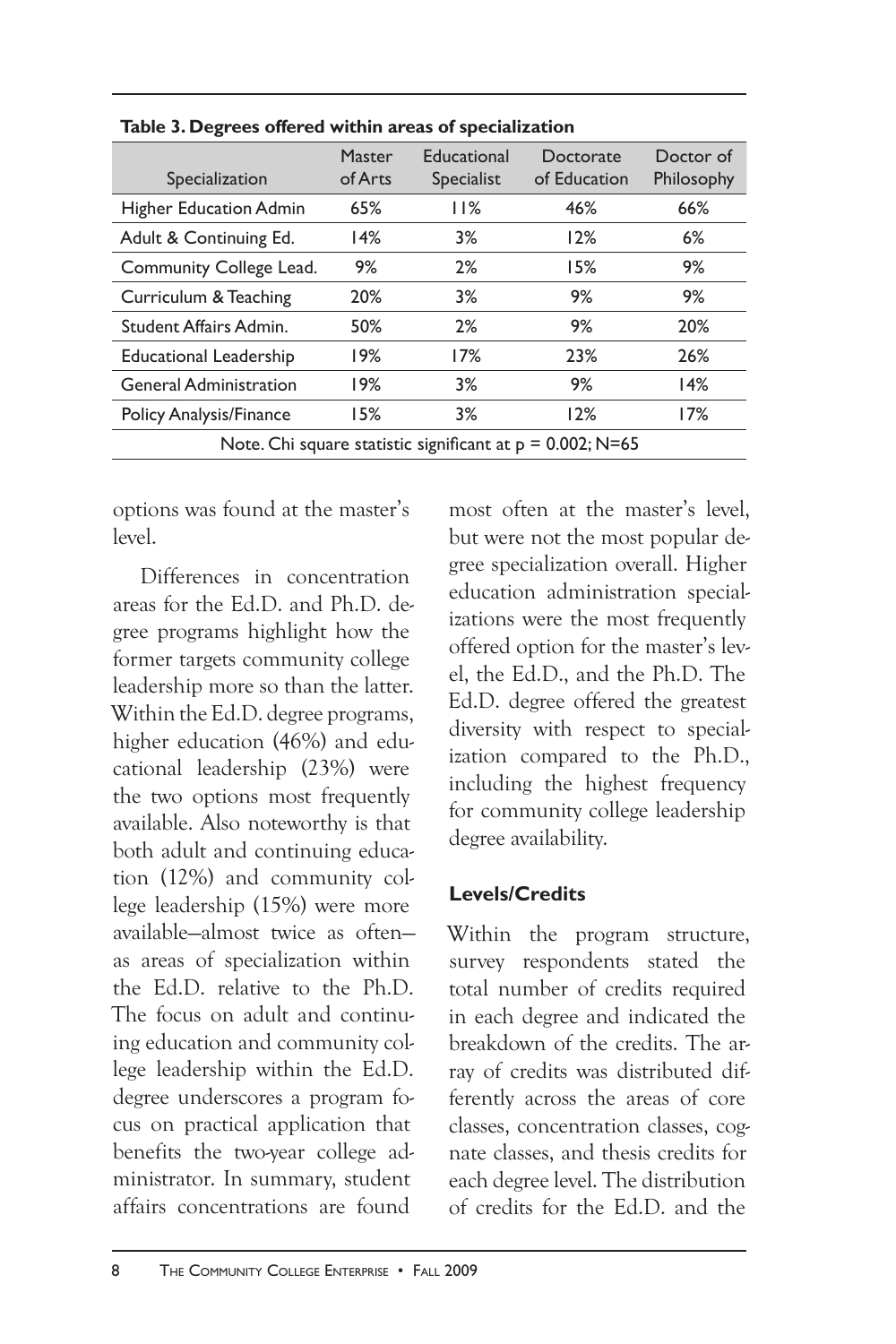| Program Structure   |           |           |          |          |
|---------------------|-----------|-----------|----------|----------|
| Areas               | Master's  | Ed.S.     | Ed.D.    | Ph.D.    |
|                     | $35.63*$  | $42.36**$ | 68.88    | 72.71    |
| <b>Total Degree</b> | $(N=4)$   | $(N=11)$  | $(N=26)$ | $(N=34)$ |
|                     | (8.662)   | (20.485)  | (16.705) | (14.768) |
|                     | 16.77     | 17.38     | 18.56    | 20.11    |
| Core                | $(N=39)$  | (N=8)     | (N=27)   | $(N=36)$ |
|                     | (9.675)   | (6.457)   | (10.286) | (11.333) |
|                     | 15.72     | 15.50     | 20.45    | 20.38    |
| Concentration       | $(N=23)$  | $(N=6)$   | $(N=22)$ | $(N=32)$ |
|                     | (6.400)   | (6.950)   | (10.586) | (9.065)  |
|                     | 7.48**    | 14.57     | 14.10    | 15.74    |
| Cognate             | $(N=21)$  | (N=7)     | $(N=21)$ | $(N=31)$ |
|                     | (5.259)   | (8.979)   | (5.804)  | (7.908)  |
|                     | $3.00***$ | 4.75****  | 14.31    | 14.39    |
| <b>Thesis</b>       | $(N=20)$  | $(N=4)$   | $(N=26)$ | $(N=36)$ |
|                     | (2.956)   | (5.123)   | (7.796)  | (8.784)  |
|                     |           |           |          |          |

**Table 4. Mean number of credits and standard deviations by degree level for program areas**

Independent two-tailed t-test at the noted confidence intervals:

| $p$ <.001 MA are significantly different from the Ed.D. [t(65)=10.7047] and |  |  |  |
|-----------------------------------------------------------------------------|--|--|--|
| Ph.D.[t(73)=13.525]                                                         |  |  |  |
|                                                                             |  |  |  |

 $*$  p<.001 Ed.S. are significantly different from the Ed.D. [ $t(35)=4.1275$ ] and Ph.D.[t(43)=5.3762]

 $*$  p<.02 MA is significantly different from Ed.S. [t(26)=2.5725], Ed.D. [t(40)=3.8733], and Ph.D. [t(50)=4.1929]

\*\*\* p<.001MA is significantly different than Ed.D. [t(44)=6.144] and Ph.D.  $[t(54)=5.6055]$ 

\*\*\*\* p<.05 Ed.S. is significantly different than Ed.D. [t(38)=2.1387] and Ph.D.  $[t(28)=2.356]$ 

Ph.D. were markedly similar. An independent two-tailed t-test was conducted to test for significant differences in credit distributions among the degree levels and for the degree categories. Table 4 presents additional details.

#### **Course options**

Program coordinators were asked to indicate, from a list of 13 course topics, which courses were required in their core classes and which were general program offerings. The master's level required more courses in the core, reinforcing the data above regarding a more prescriptive degree structure. Ed.D. programs required fewer mandated courses for their core courses, with only four of the topical areas noted by more than 50% of the respondents. However, the level of agreement for the courses included was higher as represent-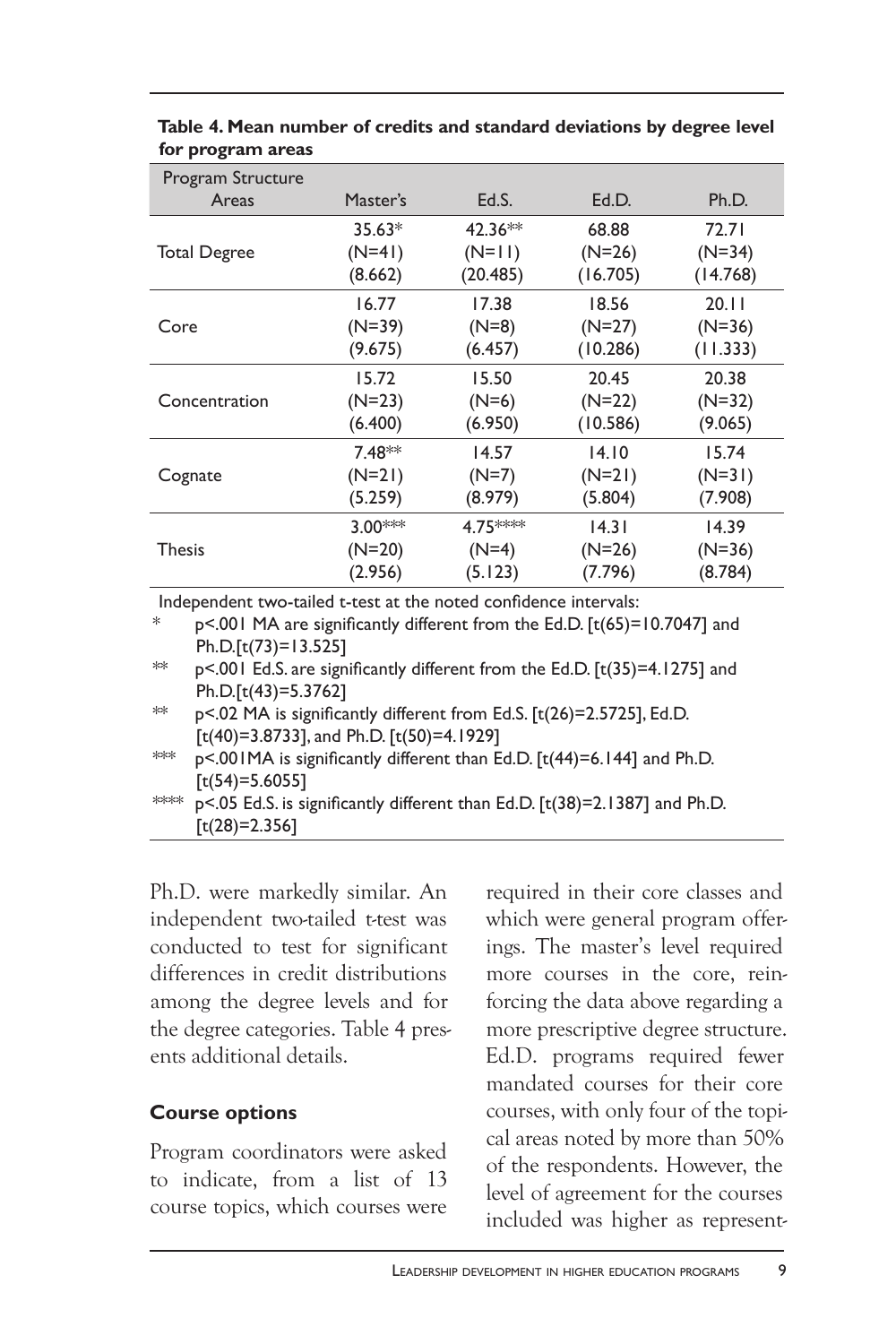| <b>Course Topic</b>   | M.S. |        | Ed.D. |        | Ph.D. |        |
|-----------------------|------|--------|-------|--------|-------|--------|
|                       | Core | Option | Core  | Option | Core  | Option |
| Admin. & org.         | 83%  | 10%    | 81%   | 11%    | 60%   | 26%    |
| Leadership            | 67%  | 31%    | 70%   | 27%    | 40%   | 51%    |
| Student development   | 60%  | 39%    | 32%   | 68%    | 37%   | 63%    |
| Finance               | 34%  | 66%    | 47%   | 53%    | 41%   | 54%    |
| Law                   | 47%  | 51%    | 46%   | 56%    | 33%   | 64%    |
| Teach & learn         | 21%  | 79%    | 37%   | 63%    | 7%    | 85%    |
| Policy                | 25%  | 75%    | 45%   | 52%    | 35%   | 56%    |
| History of higher ed. | 71%  | 24%    | 82%   | 15%    | 63%   | 34%    |
| <b>Diversity</b>      | 39%  | 61%    | 24%   | 76%    | 18%   | 75%    |
| Comm. college         | 7%   | 94%    | 39%   | 62%    | 26%   | 74%    |
| Org. change           | 57%  | 33%    | 56%   | 39%    | 35%   | 47%    |
| Internship            | 65%  | 32%    | 48%   | 48%    | 28%   | 69%    |
| Technology            | 29%  | 71%    | 40%   | 60%    | 28%   | 72%    |

**Table 5. Topics required in core and optional courses by degree level**

ed by higher frequencies. Fewer courses were required in the Ph.D. degree core. A summary is presented in Table 5.

Doctorate of Education degree programs are more prescriptive than Ph.D. degree programs. Traditionally, Ph.D. programs were individually driven by professor- and student-research interests in terms of the type and choice of courses selected. The Ed.D. degree historically required more coursework that focused on skills determined to be important for practitioners.

Of note, the history of higher education is among the most required courses across all degree levels, followed by administration and organizational theory. Thus, the content and objectives of

these courses are critical because the greatest numbers of higher education administration students are exposed to them. How leadership skills are developed in these courses takes on heightened importance.

#### **Ed.D. versus Ph.D.**

Recent rhetoric regarding the value of an Ed.D. versus a Ph.D. (Shulman et al., 2006; Toma, 2002; Townsend, 2002) provided context for analyzing the differences in these two degree options. The findings from the current research point out only minor differences between Ed.D. and Ph.D. degree structures, making the distinction between the degrees arguably insignificant. Thus, the idea that the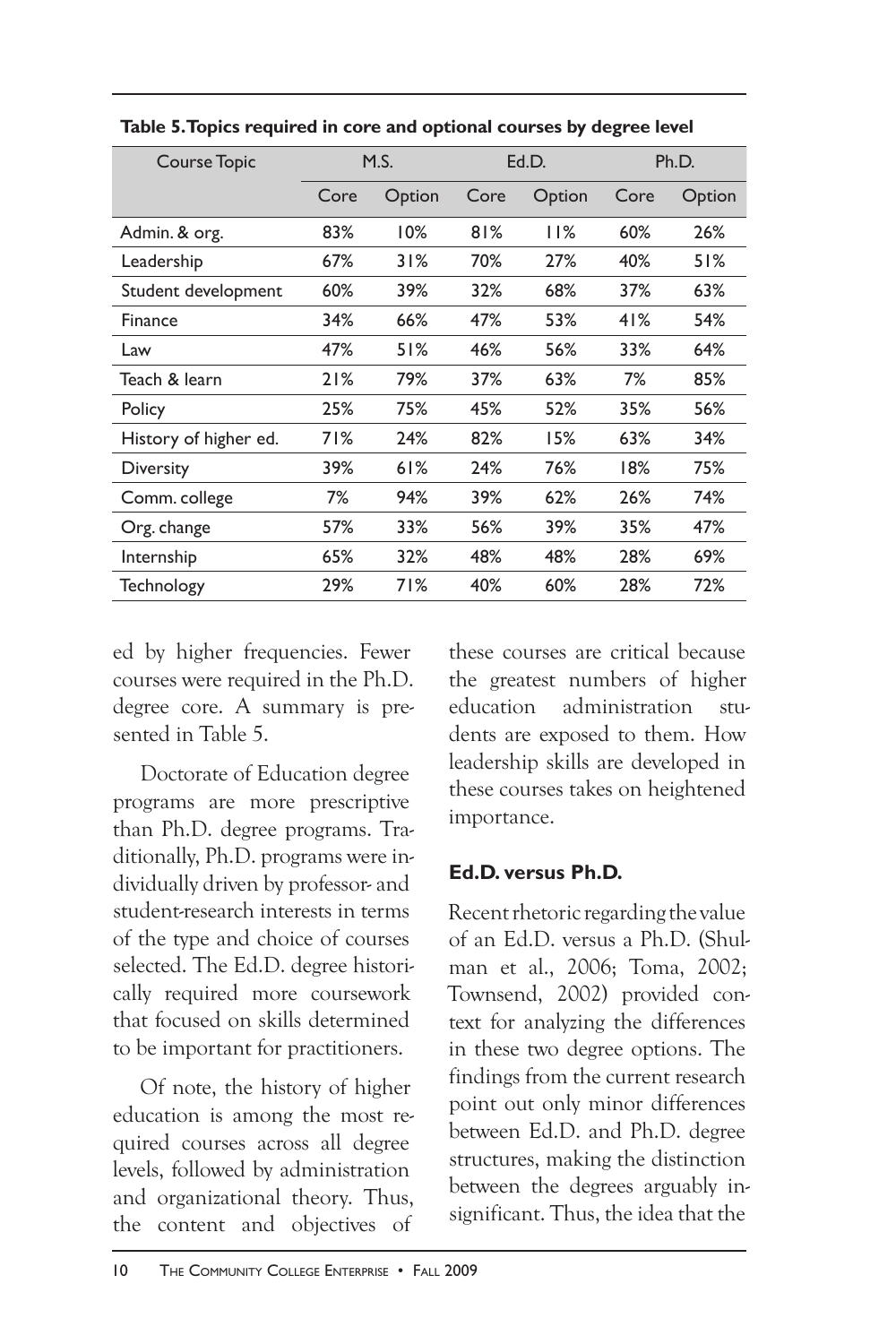Ed.D. is the practitioner degree and the Ph.D. is the degree for researchers no longer holds true based on the distribution of program credits found in this survey data. What does remain, however, is student perception of the value of each degree program.

On average, four additional credits are required in a Ph.D. degree option than in an Ed.D. degree option. Historically, the credits were dedicated to additional research. Interestingly, there was no difference, however, in the average number of credits required for the ultimate research project of the dissertation (Ed.D. mean 14.31; Ph.D. mean 14.39). What cannot be determined within this analysis are the requirements of the dissertation for each degree option. Current calls for doctoral reform cite instances of poor-quality research projects as one reason for change (Marsh et al., 2004). Moreover, Levine's (2005) call for a practitioner's degree would put increased emphasis on a practical application for the final project versus a more highly structured research study.

A difference in program delivery is evident for the two degree options. The Ed.D. is more likely than the Ph.D. to be delivered to cohorts. Thirty-eight percent of the Ed.D. programs surveyed offered the entire program to cohorts compared to only 12% of

Ph.D. programs, suggesting that students who are practitioners prefer the cohort option as a more convenient format. Often, cohort programs are offered in alternative delivery options on weekends or in condensed formats (McPhail, 2000; McPhail, Robinson, & Scott, 2008). Another major difference between the two degree offerings is found in required course content. The Ed.D. programs require more courses within their core than do the Ph.D. programs. The Ph.D. programs provide more choices to students to pursue different avenues of individual interest compared to the more prepackaged Ed.D. programs.

#### **Leadership preparation**

Program directors were provided a list of 15 options for helping students learn about leadership and practice their leadership development. The choices ranged from skill-based practices, such as ones relating to budgeting and finance, to reflective practices that allow leaders to question their underlying assumptions in decision-making. The options also included classroom learning techniques using case studies and participation in internships. Coordinators were asked to indicate the level at which they currently offer the program learning opportunity and to indicate the level to which they felt the practice was important. Rank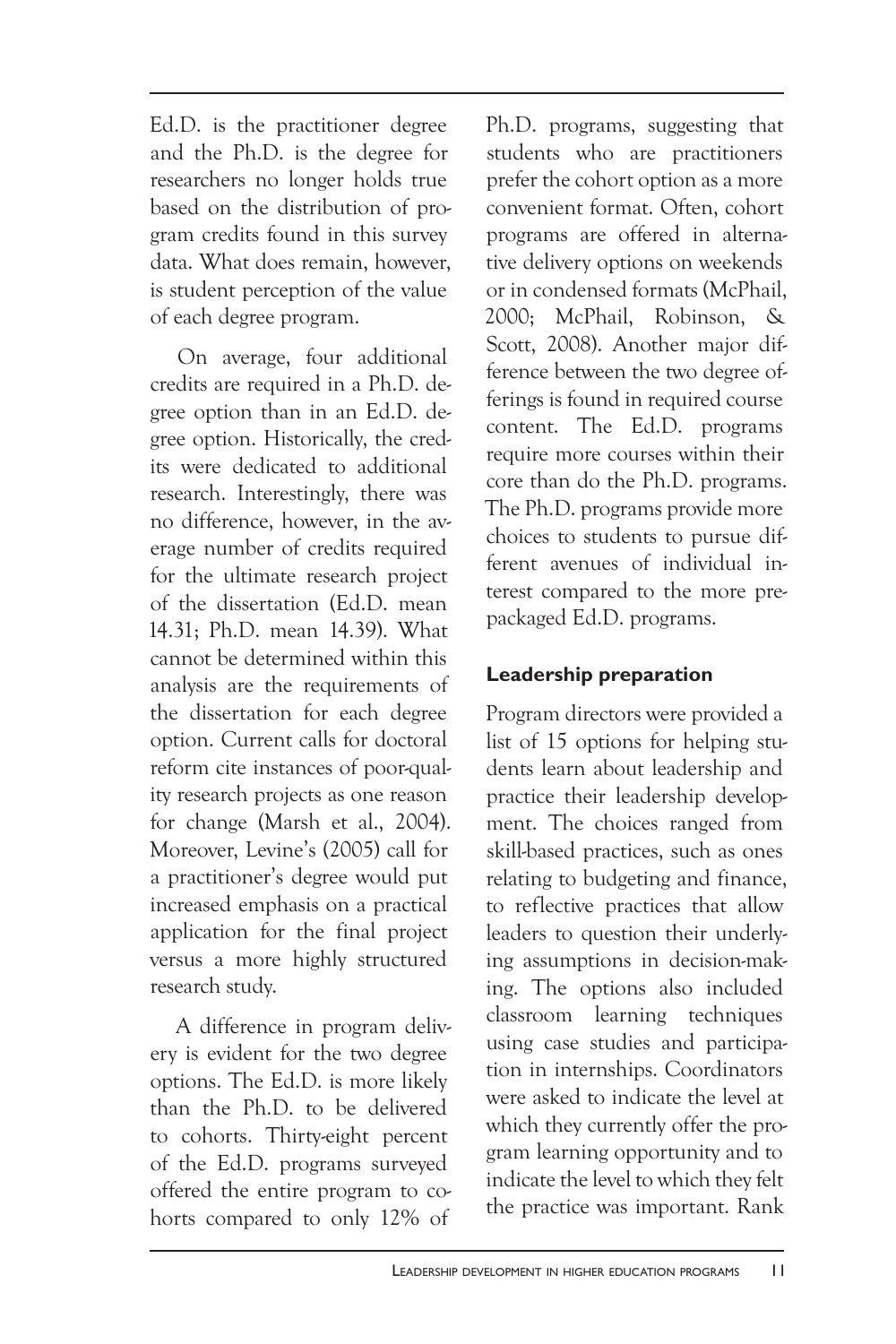|                                                                                                       | <b>Currently Offering</b><br>Mean (N) | Important to Offer<br>Mean (N) |
|-------------------------------------------------------------------------------------------------------|---------------------------------------|--------------------------------|
| Program Inclusion                                                                                     | (SD)                                  | (SD)                           |
| Leadership and org theory                                                                             | 3.48(63)<br>(.759)                    | 3.57(60)<br>(.722)             |
| Leader and decision-making                                                                            | 3.11(63)<br>(1.002)                   | 3.30(60)<br>(.962)             |
| <b>Reflective Practices</b>                                                                           | 3.03(63)<br>(1.135)                   | 3.13(60)<br>(1.096)            |
| Role of budget and finance                                                                            | 2.92(62)<br>(.929)                    | 3.23(60)<br>(.722)             |
| Leadership Theory in other<br>courses                                                                 | 2.90(63)<br>(1.043)                   | 3.12(60)<br>(.922)             |
| Required Leadership Class                                                                             | 2.81(63)<br>(1.378)                   | 3.05(60)<br>(1.383)            |
| Case study to explore leadership                                                                      | 2.71(63)<br>(1.023)                   | 3.00(60)<br>(.902)             |
| Internship focus on leadership                                                                        | 2.68(63)<br>(1.280)                   | 2.78(59)<br>(1.260)            |
| Exploration of new leadership<br>concepts                                                             | 2.62(63)<br>(1.156)                   | 2.78(60)<br>(1.106)            |
| Leader and personnel practices                                                                        | 2.52(63)<br>(.965)                    | 2.70(60)<br>(.997)             |
| Financial support for students to<br>conduct research at conf                                         | 2.41(63)<br>(1.102)                   | 3.12(60)<br>(.922)             |
| Joint research with students on<br>leadership                                                         | 2.22(63)<br>(.958)                    | 3.23(60)<br>(.722)             |
| Grad student leadership<br>development                                                                | 2.03(62)<br>(1.130)                   | 2.68(59)<br>(1.058)            |
| Leadership required in<br>dissertations                                                               | 1.72(61)<br>(1.035)                   | 1.95(59)<br>(1.074)            |
| Coordination with outside<br>leadership institutes                                                    | 1.39(62)<br>(.964)                    | 1.73(60)<br>(1.133)            |
| Other                                                                                                 | 1.50(4)<br>(1.732)                    | 1.67(3)<br>(2.082)             |
| Note. Ratings were made on 4-point scales (0=not sure, $l =$ not at all, $4 =$ to a<br>great extent). |                                       |                                |

#### **Table 6. Ratings on the extent of leadership practices offered and their importance**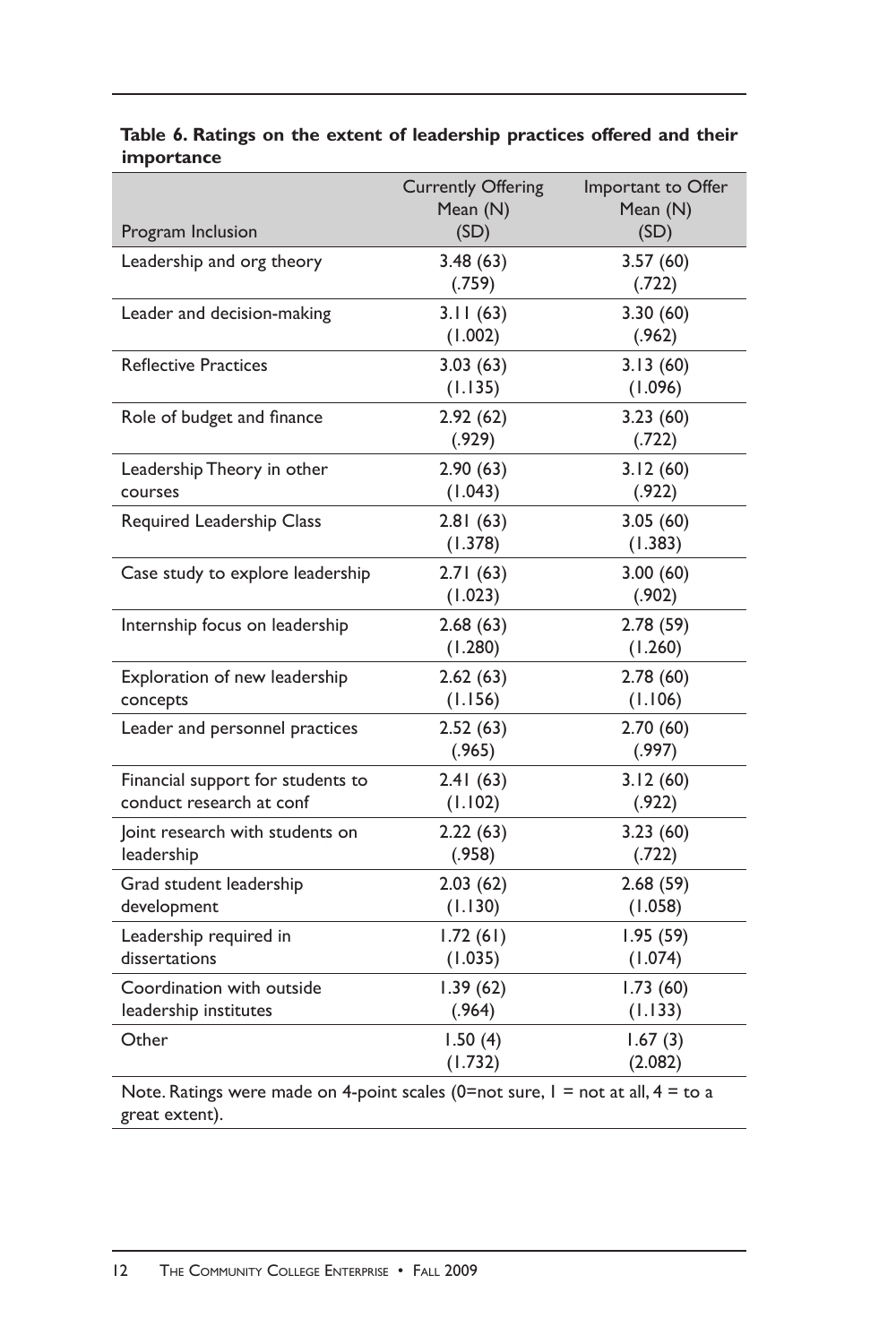ordering selection options for survey respondents ranged from 1, "not at all," to 4, "to a great extent." Respondents consistently rated the learning opportunities higher as important to offer than the extent to which they were actually offered. Thus, while program coordinators thought they should be offering a practice, they were not doing so to the level they thought important. Table 6 presents additional information.

In reviewing the 15 leadership practices in Table 6, respondents felt that it is "moderately" to "greatly" important to employ nine of the practices for honing leadership skills. The top four practices viewed as critical by the respondents included leadership and organizational theory (M=3.57, SD=.722), leadership and decision making (M=3.30, SD=.962), the role of budget and finance (M=3.23, SD=.722), and joint research between faculty members and students (M=3.23, SD=.722). Other options viewed as important by the respondents included reflective practices  $(M=3.13, SD=1.096)$ , leadership theory embedded in other courses (M=3.12, SD=.922), required leadership class (M=3.05, SD=1.383), and the use of case studies to learn about leadership (M=3.00, SD=.902). Even though nine areas were noted as important learning opportunities for students regarding leadership,

only three of the areas were typically offered in degree programs, pointing to a disconnect in programming between what program directors feel is important to offer and what is actually offered in current programs.

The leadership skill areas currently offered to a "moderate extent" or a "great extent" include leadership and organizational theory, leadership and decisionmaking, and reflective practices. Given that the most common course required in both Ed.D. and Ph.D. programs is administration and organizational theory, it can be inferred that the top leadership skills noted by program directors as currently offered are covered in this single class. Such a conclusion raises several questions regarding the depth of coverage for each skill area and the opportunity for practice of the skill by students. Further research can determine to what extent the skill areas are reinforced in other elective course work versus the required core class.

Significantly, there were some areas identified by higher education coordinators as not offered at all or only to a slight extent. One area offered only slightly was graduate student leadership development (M=2.03, SD=1.113). Despite the focus of degrees on leadership development, the means of developing students as leaders was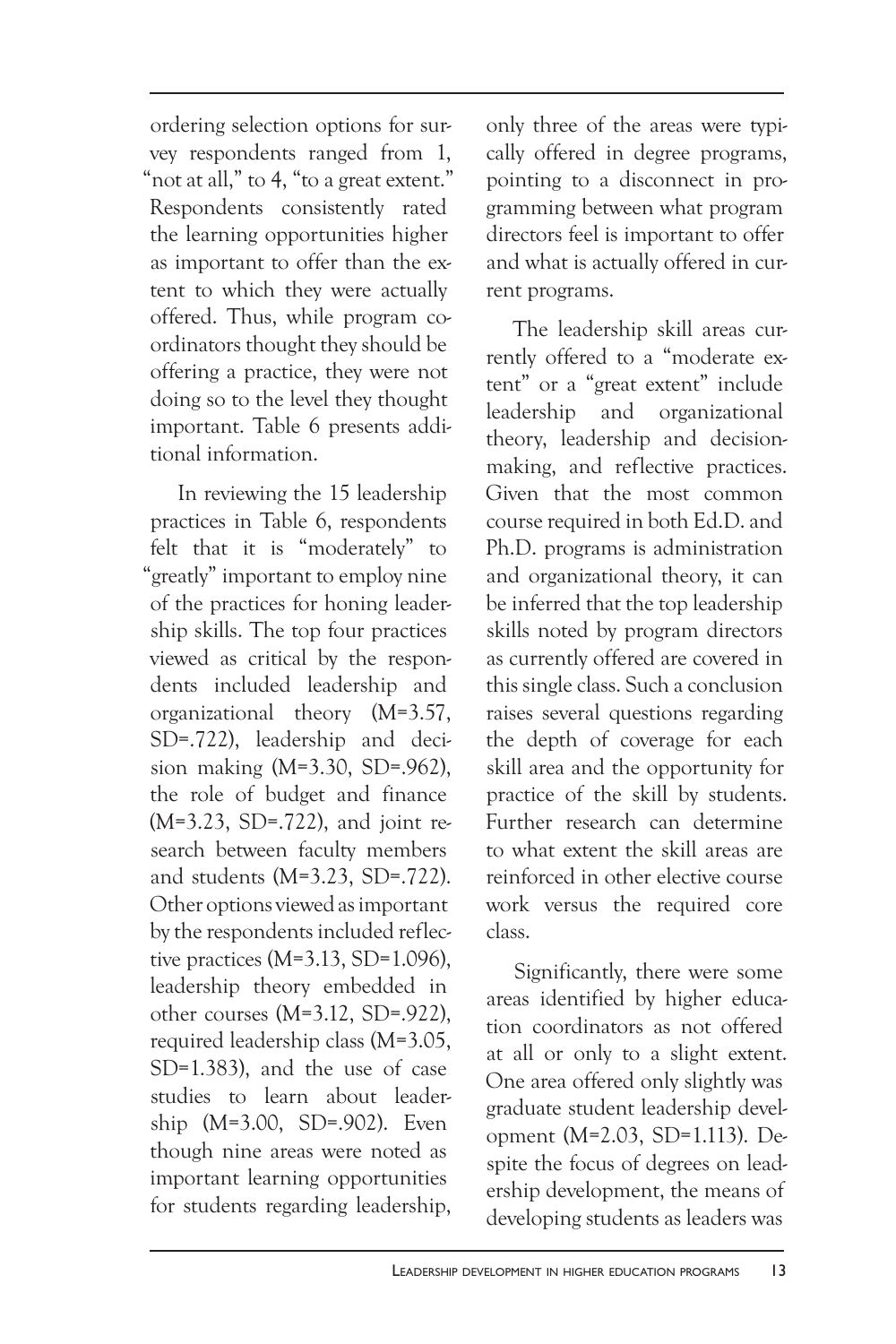not evident with respect to the graduate student role. A specific focus on leadership was not required for dissertations (M=1.72, SD=1.035), nor was there a connection between university graduate programs and leadership institutes (M=1.39, SD=.964).

# **Discussion**

The purpose of the present research was to learn more about the structure and focus of higher education programs, in particular at the doctoral level, and to see how learning about leadership was embedded in the programs. The findings highlight a great deal of flexibility in the ways programs operate. Typically, master's level programs showed the greatest proportion of required courses and also the greatest number of areas of specialization. The master's degree is the first professional programming that graduate students encounter and thus, the heavy reliance on content rich courses administration and organizational theory, leadership, history, student development theory, organizational change, and law. They provide a foundation and perspective for the newly minted professionals. The findings underscore that the educational specialist degree is not commonly used by higher education administrators. But since many degree programs are offered in departments that also house

with K-12 programs, some of the elective courses higher education students take may also be used for the Ed.S. degree.

The remaining discussion will focus on the Ed.D. and Ph.D. programming, the preparation for the terminal degrees most community college leaders seek or have. The findings provide a portrait of both degrees, which highlights only nominal differences between the two degrees. The number of credits required and the way the programs are structured supports previous claims of minimal distinction between the degree programs (Osguthorpe & Wong, 1993; Toma, 2002). Further investigation, however, highlights the vestiges of the divide between a practitioner's degree and a research-oriented degree. The distribution of the coursework points to fewer options of curricular choice in the Ed.D. program compared to the Ph.D. program, but research requirements are similar in both. What remains unknown are the expectations of the research sequence and the structure of the final capstone projects. As noted, some programs structure an Ed.D. dissertation that focus on practical application in which a group of students work on an area of common interest (Marsh et al., 2004). That type of final product looks markedly different from a traditional research disser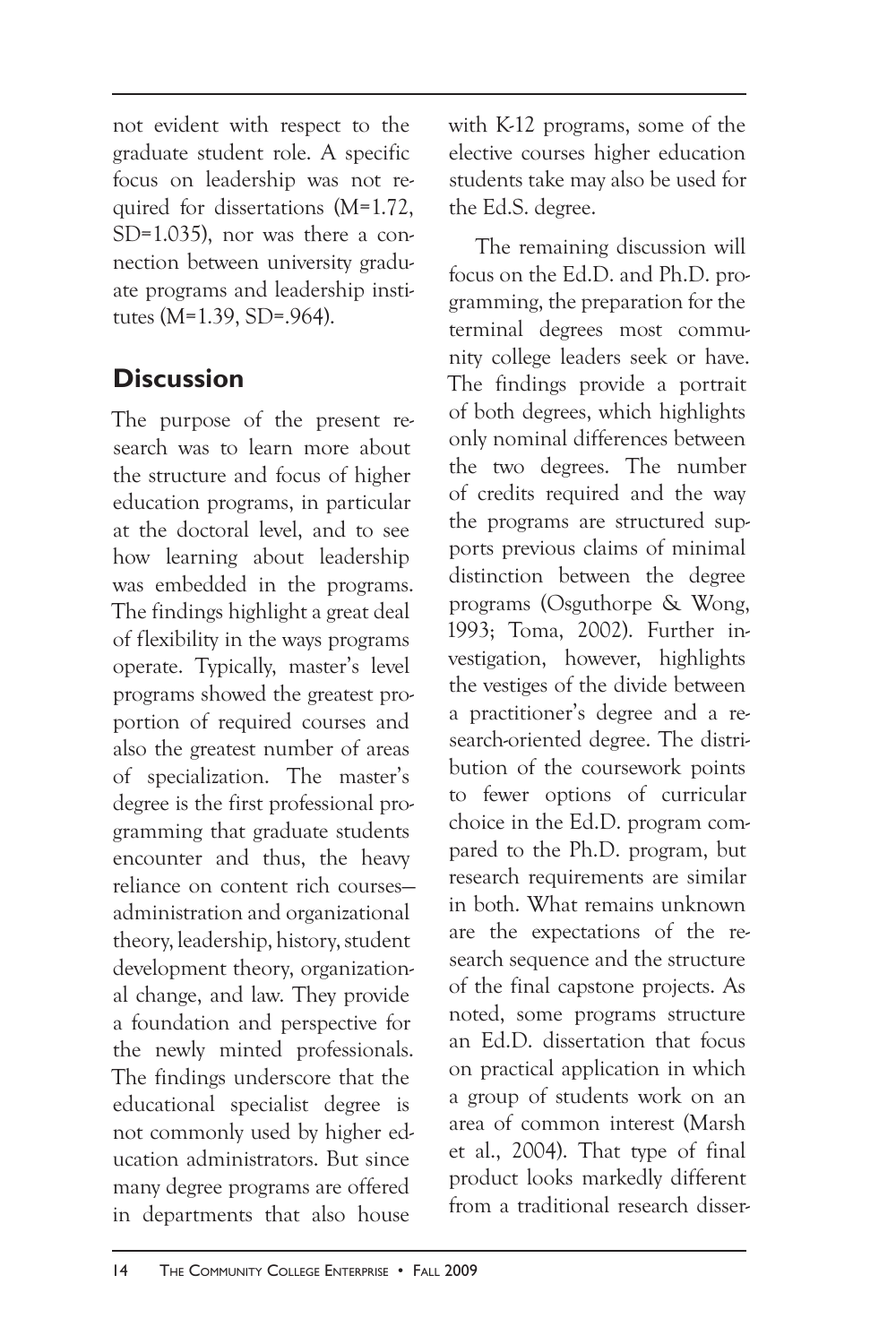tation. Following the practitioner model, community college leaders could focus their dissertation research on topics of importance to their institutions or on competency areas that they want to build or expand.

Directors of higher education programs indicated that they do not currently require a leadership class, making the administrative and organizational theory courses the only exposure students receive to leadership theory. Likewise, directors of programs noted an array of leadership practices which are important to develop, but are not currently offered. Taken together, several conclusions might be drawn. First, learning about leadership and its associated competencies is grounded in the core organizational theory class and reinforced as appropriate throughout the remainder of the program courses, making a separate course unnecessary. Second, survey respondents may have made certain assumptions about the definitions of "new" leadership concepts, concluding that they were already included as a form of regular updates to current courses. Finally, the findings showcase a number of interest areas covered in doctoral programs, with leadership representing only one area. As such, higher education programs may not see as their prime goal the training of future leaders.

In further comparison between curricular requirements in Ed.D. and Ph.D. programs, the findings show that Ed.D. programs have a larger range of classes identified as critical to core offerings. Several of the classes are skills-based, such as finance and law, suggesting the inclination toward practice despite the minimal structural differences with Ph.D. programs. Another difference noted is the inclusion of an internship requirement in the Ed.D. program. Given the historical practitioner orientation of the degree, the connections with the field via the internship might be a visible manifestation of links to practice. Also, with many Ed.D. programs found in regional universities (McLaughlin & Moore, 1991), it is likely that the higher education administration programs are coupled with K-12 programming with several abiding by the accreditation standards of National Council for Accreditation of Teacher Education (NCATE), which requires an internship for each degree level.

Kezar, Carducci, and Contreras-McGavin (2006) address the revolution of research on leadership and point to the need for leaders to be entrepreneurial, to think globally, to collaborate, and to address issues of accountability. It is not evident in the findings that these broad areas are covered, which leaves a significant gap in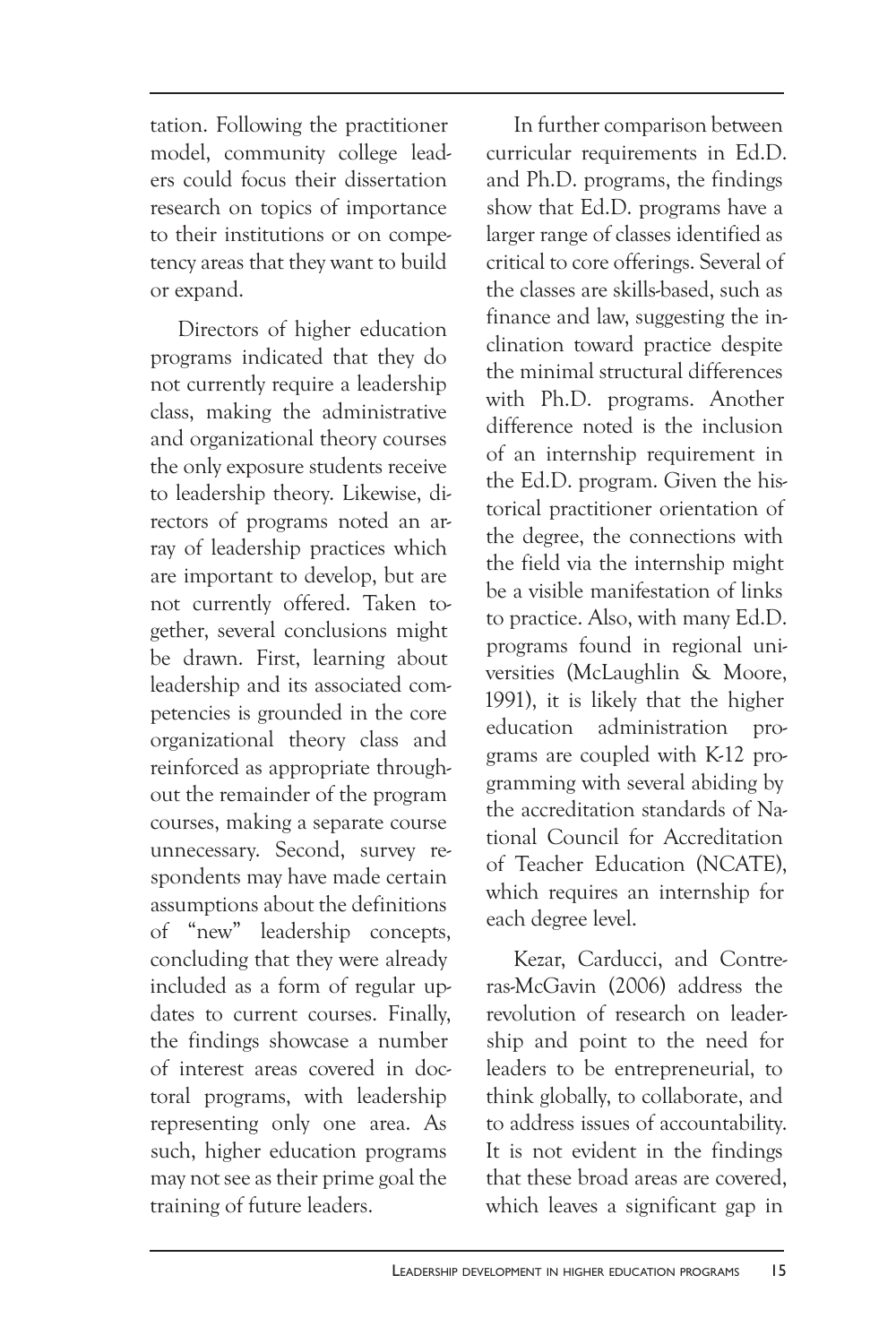leader preparation. Doctoral curriculum has not overtly changed to include competencies identified as being important to new leaders. Further, the blurring of the lines between the Ed.D. and the Ph.D. masks the ways in which the degrees might be used to develop leaders for community colleges.

## **Conclusion**

Higher education doctoral programs are being used by community college administrators as a way of obtaining the credential needed to advance on the career path to upper administration. Calls for reform of doctoral programs have been a constant refrain for some time. What differs in the current wave of change efforts is a confluence of elements, including decreasing funding for higher education, increasingly complex organizational structures, a myriad of diverse changes in student demographics, the influx of technology, and new expectations for leadership. The large percentage of leader turnover anticipated at community colleges makes it critical to consider the content and format of program outcomes of doctoral programs. Now is the time for substantive reform.

The present study created a portrait of doctoral programs in higher education which suggests that concepts of leadership are reviewed in only one required course, Administration and Organization Theory. Programs for the Ed.D. have expanded core offerings compared to the Ph.D. that focus on specific skill sets for the practitioner leader (i.e., finance, law, policy), but fail to provide in their core offerings support for thinking about newer paradigms guiding higher education leadership. Higher education executives are faced with increasingly complex financial and legal matters including the need to be more entrepreneurial, reacting to farranging political and social issues, and other multifaceted academic and organizational matters requiring strong and confident leadership, initiative, and influence with multiple constituencies. Thus, leaders require opportunities to learn about such critical areas within the larger global context using systems thinking during their doctoral education. No attempts at these goals are obvious in the current doctoral structures.

Potential students often pick their graduate programs given convenience factors, especially those seeking an advanced degree while still maintaining a full-time position. The situation may make it more likely that students are pursuing degrees at regional comprehensive institutions, those most likely to be offering the Ed.D. versus the Ph.D. Hiring boards may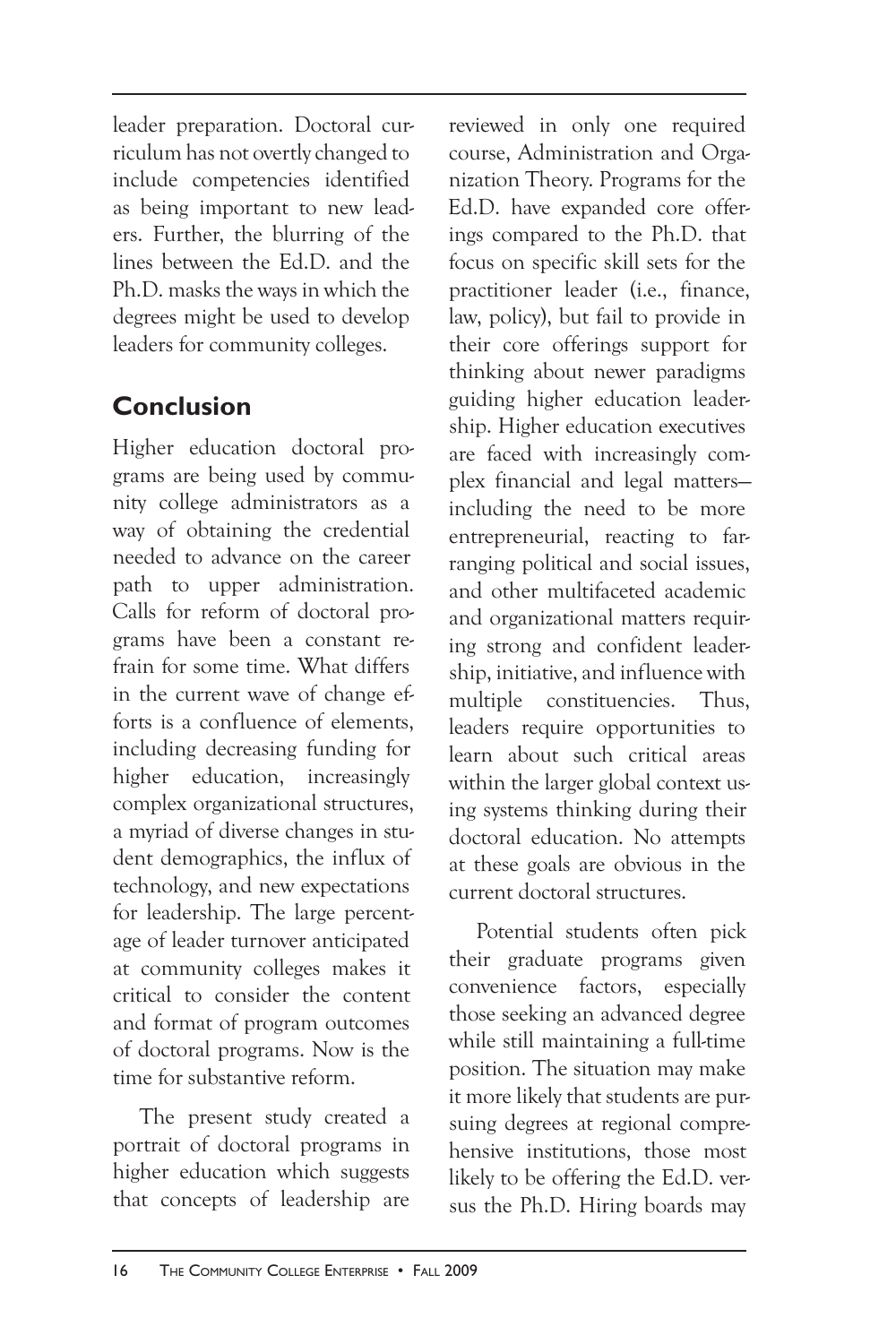not make a distinction between the two doctorates, however, the Ph.D. is often thought of as more prestigious (Clifford & Guthrie, 1988). The present research suggests that coursework, research, and doctoral student leadership development are more vital than degree titles. More important is the knowledge of how to run an institution, the development of skills to master complex situations and choices, and how to build relationships both internal and external to the institution.

As noted by Shulman et al. (2006), program reform needs to start at the grassroots level—namely within each program. Regional differences and context influence particular demands of programs. A four-prong approach to reforming individual doctoral programs in higher education is suggested. First, alumni of the program and current educational leaders in the state should be queried regarding the skills they find most critical to leading today's institutions. Second, a program review of current offerings and program structure needs to determine a benchmark for the institution. Key at this stage is involvement of leaders within the college, business partners, workforce agencies, students, and other constituents to provide a continual 360 degree scanning process. It is critical to make palpable distinctions between the

Ed.D. and Ph.D. Next, student learning outcomes need to be developed based on the set of defined outcomes desired. Finally, the creation of a revised curriculum needs to be built around the above findings.

Resistance to change in many forms, including healthy criticism, should be anticipated and managed. First, faculty members will feel an affinity and comfort level to courses historically offered, particularly since many of them were themselves enrolled in such courses as students. The lure of the Ph.D. degree often compels programs to offer the degree, when instead an Ed.D. degree that focuses on the needs of the practitioners may be a better option. There must be clear distinctions between the two degree offerings. The decision to offer only the Ed.D. may be met with resistance by faculty members who perceive the Ph.D. to be more prestigious and by higher education institutions seeking increased institutional rankings and prestige.

Finally, as departments consider reconfiguring their doctoral programs to best prepare students to become the leaders required for tomorrow, it is important to identify what is important to know. Future leaders will be heading organizations that are of growing consequence to society. Therefore, leaders need to know how to as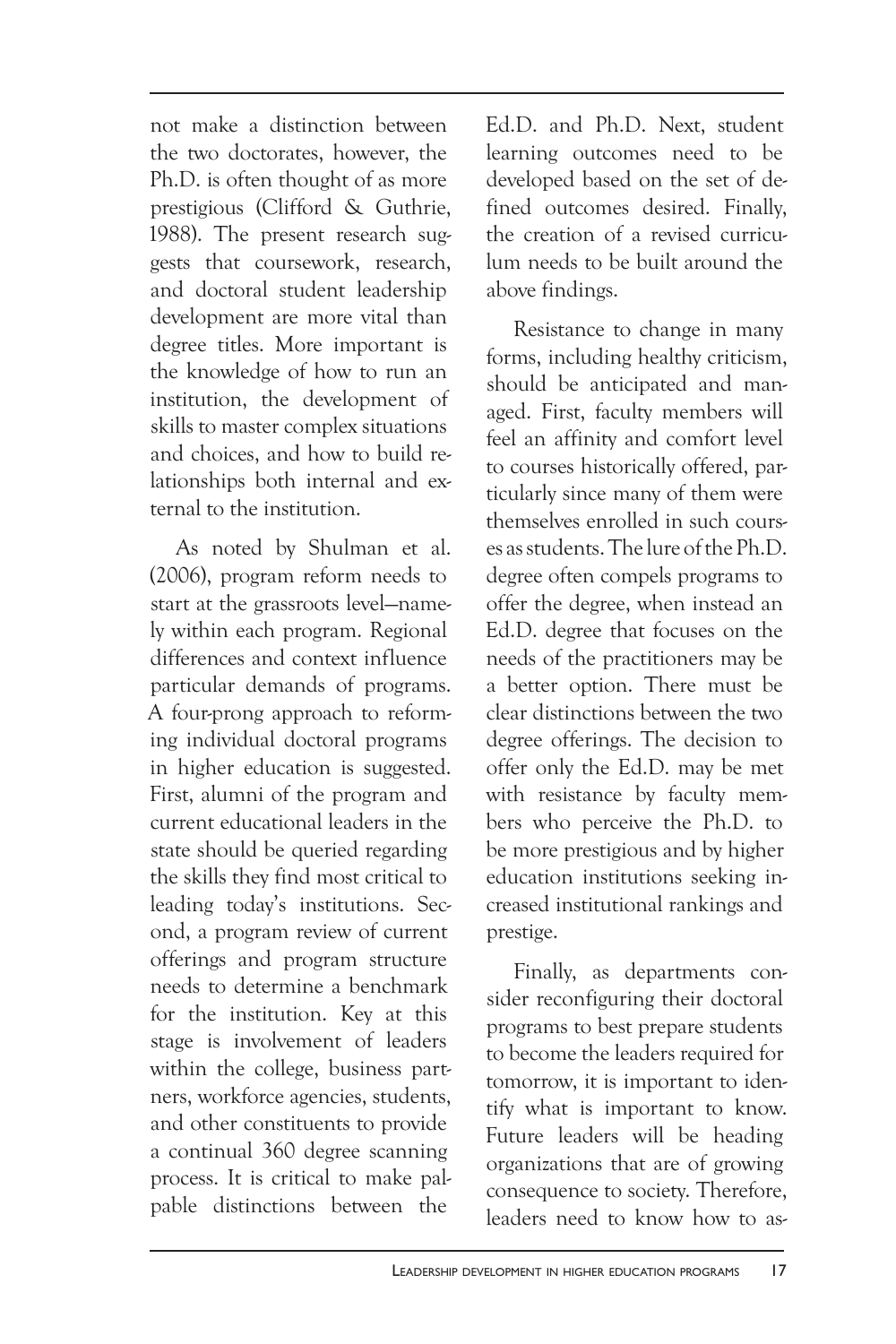semble teams, communicate with a variety of constituents, and build relationships. As heads of doctoral programs consider the changes to make to prepare and effectively develop future leaders, they must be conscious of what the leaders will most need. Graduates will face fewer surprises regarding the

complexity of performing effectively in executive-level administration if they have exposure to team building ideas within doctoral programs. Planning for the succession of leaders requires us to reflect on our practice and commit to making required changes.

## **References**

- American Association of Community Colleges. (2005). *Competencies for community college leaders.* Washington, DC: American Association of Community Colleges.
- American Council on Education. (2007). *The American college president* 20th ed. Washington, DC: ACE
- Archer, J. (2005, December 14). Some Ed.D. programs adopting practical approach. *Education Week,* p. 8.
- Association for the Study of Higher Education (n.d.). *Higher education program directory.* http://www.ashe.ws/ashedir/statedir.htm (retrieved July 5, 2006).
- Bensimon, E. M., Neumann, A., & Birnbaum, R. (1989). *Making sense of administrative leadership: The "L" word in higher education*. ASHE-ERIC Higher Education Report No. 1 ED 316 074 MF-01. Washington DC: The George Washington University.
- Brown, L., Martinez, M., & Daniel, D. (2002). Community college leadership preparation: Needs, perceptions, and recommendations. *Community College Review,*  30(1), 45-73).
- Clifford, G. J , & Guthrie, J. (1988). *Ed school: A brief for professional education.* Chicago, IL: University of Chicago Press.
- Eddy, P. L. (2008). Changing of the guard in community colleges: The role of leadership development. In A. Kezar (Ed.), *New horizons for leadership development of faculty and administrators in higher education.* Sterling, VA: Stylus Press.
- Hardy, D. E., & Katsinas, S. G. (2007). Classifying community colleges: How rural colleges fit in. In P. L. Eddy & J. Murray (Eds.). *Rural community colleges: Teaching, learning, and leading in the heartland. New Directions in Community Colleges* (pp. 5-17). San Francisco: Jossey-Bass.
- Haworth, J. G. (1996). Doctoral programs in American higher education. In J. C. Smart (Ed.), *Higher education: Handbook of theory and research,* volume XI, (pp. 372- 422). New York: Agathon Press. Published under the sponsorship of The Associa-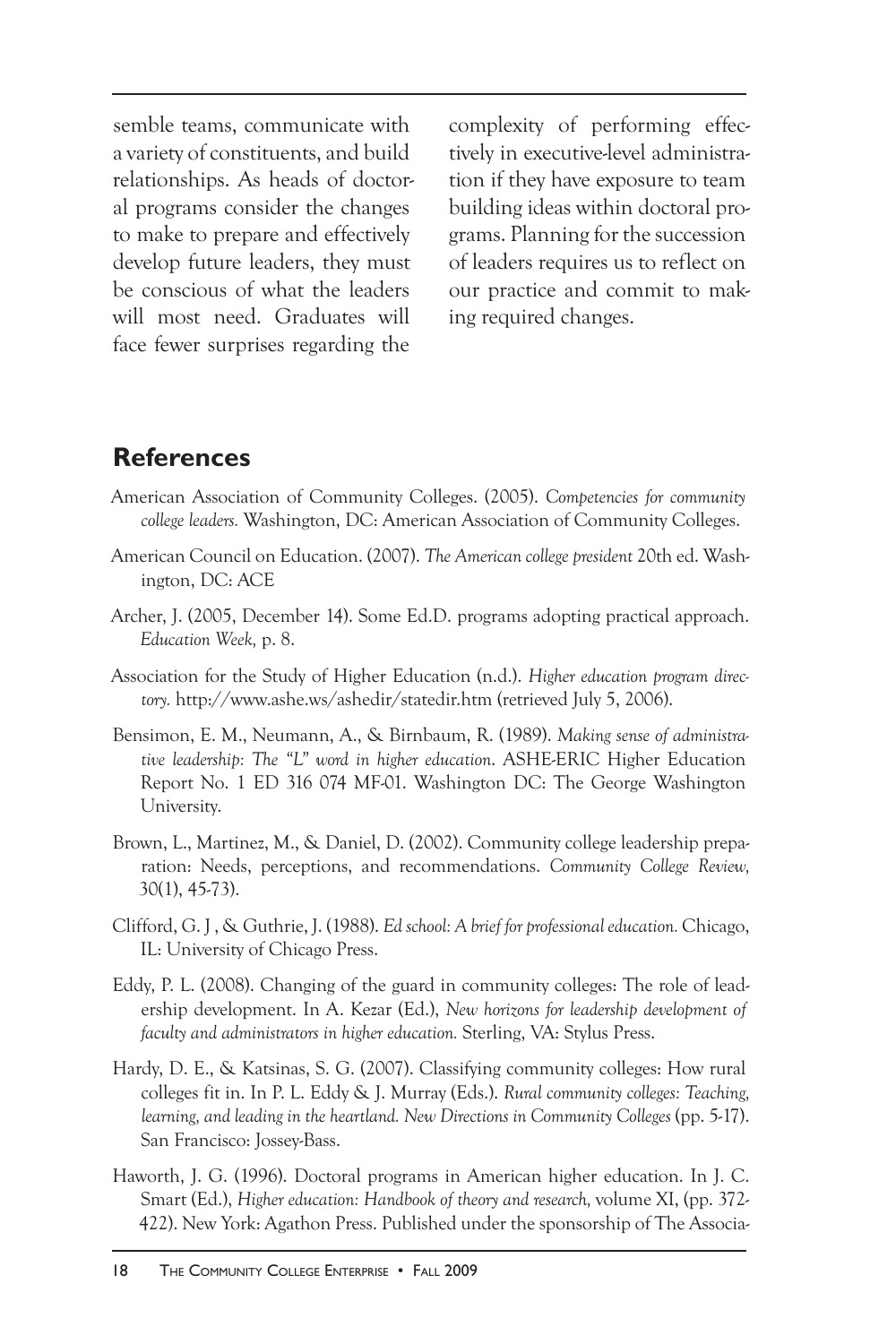tion for Institutional Research (AIR) and the Association for the Study of Higher Education (ASHE).

- Hull, J. R., & Keim, M. C. (2007). Nature and status of community college leadership development programs. *Community College Journal of Research and Practice, 31*(9), 689-702.
- Kezar, A. J., Carducci, R., & Contreras-McGavin, M. (2006). *Rethinking the "L" word in higher education: The revolution of research on leadership*. San Francisco, CA: Jossey-Bass.
- Levine, A. (2005). *Educating school leaders*. New York: The Education Schools Project.
- Marsh, D. D., Feldon, D. F., Gallagher, K. S., Hagedorn, L. S., & Harper, S. (2004, April). *Rethinking the role of a dissertation in Ed.D. programs.* A paper presented at the Annual Meeting of the American Educational Research Association in San Diego, CA.
- McFarlin, C. H., Crittenden, B. J., & Ebbers, L. H. (1999). Background factors common among outstanding community college presidents. *Community College Review,* 27(3), 19-32.
- McLaughlin, J. M., & Moore, C. E. (1991, March). *Catch the "D" train*. Paper presented at the Annual Meeting of the American Association of Scholl Administrators, New Orleans, LA.
- McPhail, C. J. (2000). *Transforming community college leadership preparation: A cohort leadership learning model.* Baltimore, MD: Morgan State University.
- McPhail, C. J., Robinson, M., & Scott, H. (2008). The cohort leadership development model: Student perspectives. *Community College Journal of Research and Practice*, 32(4-6), 362-374.
- National Center for Education Statistics. (2007). *Digest of Education Statistics: 2007.*  Washington, DC: US Department of Education. (NCES No.2008-022). Retrieved August 30, 2008, from http://nces.ed.gov/programs/digest/d07/
- Orr, M. T. (2006). Mapping innovation in leadership preparation in our nation's schools of education. *Phi Delta Kappan, 87*(7), 492-499.
- Osguthorpe, R. T., & Wong, M. J. (1993). The Ph.D. versus the Ed.D.: Time for a decision. *Innovate Higher Education, 18*(1), 47-63.
- Ottenritter, N. (2004, April). *Leading Forward: AACC and leadership.* Paper presented at the Council for the Study of Community Colleges 46th Annual Conference, Minneapolis, MN.
- Shulman, L. S., Golde, C. M., Bueschel, A. C., & Garabedian, K. J. (2006). Reclaiming education's doctorates: A critique and a proposal. *Educational Researcher,* pp. 25-32.
- Shults, C. (2001). *The critical impact of impending retirements on community college leadership*. Leadership Series Research Brief no. 1. Washington, D.C.: American Association of Community Colleges.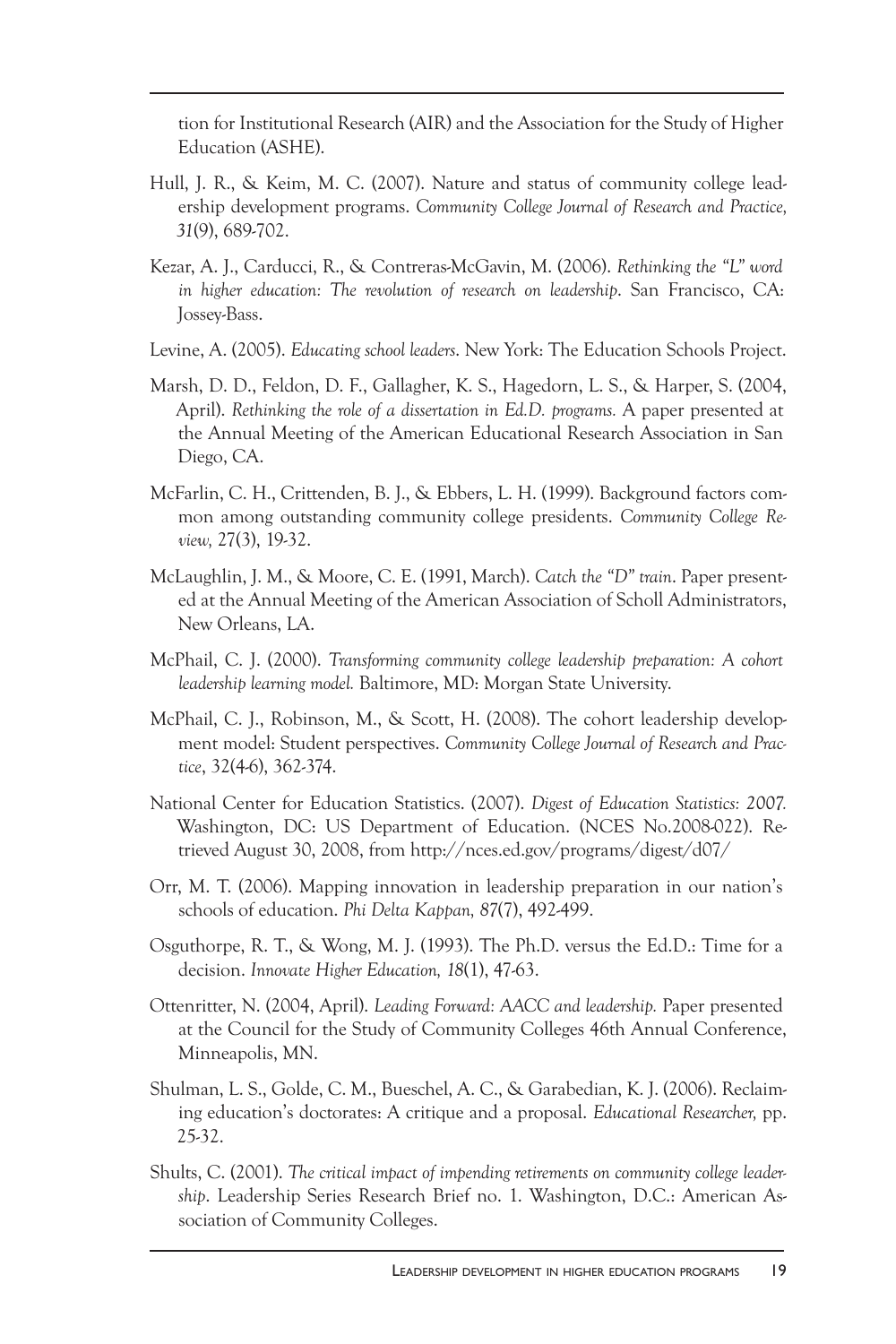- Toma, J. D. (2002, November). *Legitimacy, differentiation, and the promise of the Ed.D. in higher education.* Paper presented at the Annual Meeting of the Association for the Study of Higher Education in Sacramento, CA.
- Townsend, B. K., & Wiese, M. (1991). The higher education doctorate as a passport to higher education administration. In J. Fife & L. Goodchild (Eds.), *Administration as a profession* (pp. 5-13). *New Directions for Higher Education*, No. 76. San Francisco: Jossey-Bass.
- Townsend, B. K. (2002, November). *Rethinking the Ed.D., or What's in a name?* Paper presented at the Annual Meeting of the Association for the Study of Higher Education in Sacramento, CA.
- Weisman, I. M., & Vaughan, G. B. (2007). *The community college presidency 2006*. Washington, DC: Community College Press.